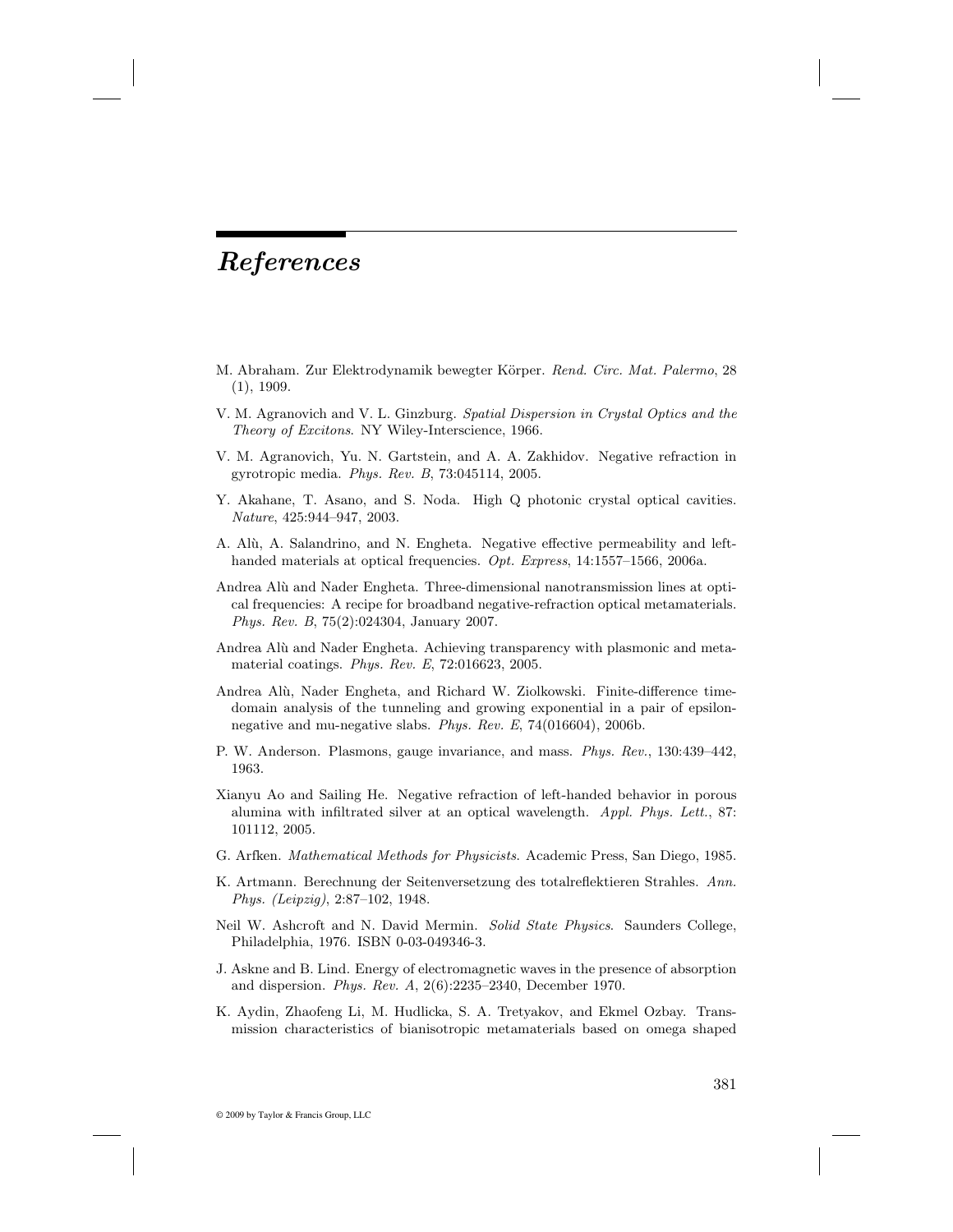metallic inclusions. New J. Phys., 9(326), 2007.

- J. Baker-Jarvis, E. J. Vanzura, and W. A. Kissick. Improved technique for determining complex permittivity with the transmission/reflection method. IEEE Trans. Microwave Theory Tech., 38(8):1096–1103, August 1990.
- W. L. Barnes, A. Dereux, and T. W. Ebbesen. Surface plasmon subwavelength optics. Nature, 424:824–830, August 2003.
- P. A. Belov, S. I. Maslovsky, and S. A. Tretyakov. Wire media with negative effective permittivity: a quasi-static model. Microwave Opt. Tech. Lett., 35:47–51, 2002.
- P. A. Belov, R. Marques, S. I. Maslovski, I. S. Nefedov, M. Silveirinha, C. R. Simovski, and S. A. Tretyakov. Strong spatial dispersion in wire media in the very large wavelength limit. Phys. Rev. B, 67:113103, 2003.
- J. P. Berenger. A perfectly matched layer for the absorption of electromagnetic waves. J. Comput. Phys., 114:185–200, 1994.
- Dwight W. Berreman. Optics in stratified and anisotropic media: 4 *×* 4-matrix formulation. J. Opt. Soc. Am., 62(4):502–510, April 1972.
- H. A. Bethe. Theory of diffraction by small holes. Phys. Rev., 66:163–182, 1944.
- A. D. Boardman, N. King, and L. Velasco. Negative refraction in perspective. condmat/0508501, 2005.
- Allan D. Boardman and Kiril Marinov. Electromagnetic energy in a dispersive metamaterial. Phys. Rev. B, 73:165110, 2006.
- C. F. Bohren. Applicability of effective medium theories to problems of scattering and absorption by nonhomogeneous atmospheric particles. J. Atmos. Sci., 43: 468–475, 1986.
- C. F. Bohren and D. R. Huffman. Absorption and Scattering of Light by Small Particles. John Wiley & Sons, New York, 1983.
- E. L. Bolda, J .C. Garrison, and R. Y. Chiao. Optical pulse propagation at negative group velocities due to a nearby gain line. Phys. Rev. A, 49:2938, 1994.
- M. Born and E. Wolf. Principles of Optics. Cambridge University Press, Cambridge, UK, 7th edition, 1999.
- Robert W. Boyd. Nonlinear Optics. Academic Press, San Diego, 2003.
- A M Bratkovsky, A. Cano, and A. P. Levanyuk. Strong effect of surfaces on resolution limit of negative-index superlens. Appl. Phys. Lett., 87:103507, 2005.
- L. Brillouin. Wave Propagation and Group Velocity. Academic Press, New York, 1960.
- R. F. J. Broas, D. Sievenpiper, and E. Yablonovitch. A high impedance ground plane applied to a cellphone handset geometry. IEEE Trans. Microwave Theory Tech., 49(7):1262–1265, July 2001.
- J. Brown. Artificial dielectrics. Prog. Dielectr., 2:194–225, 1960.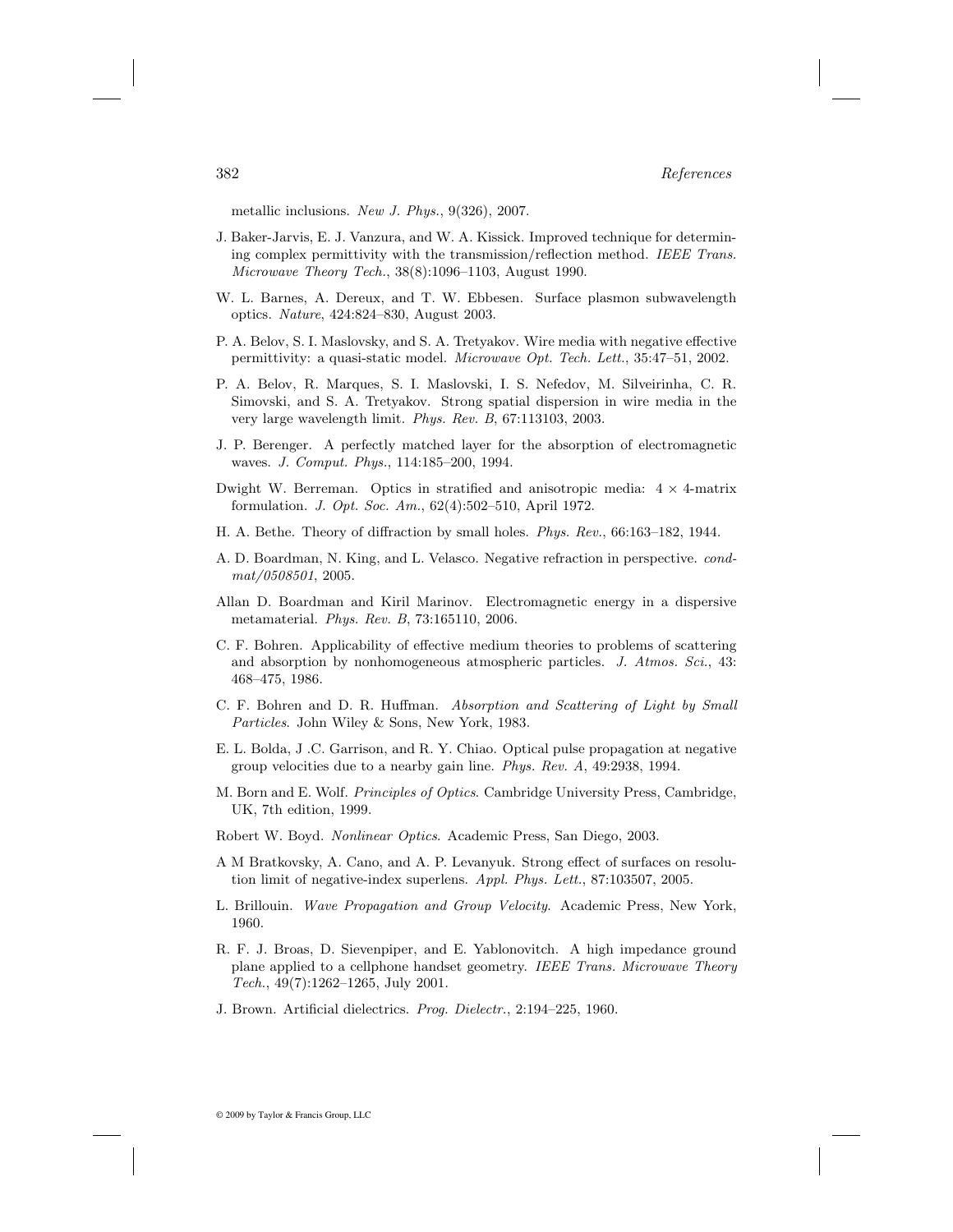- J. A. Buck. Fundamentals of Optical Fibres. John Wiley & Sons, Hoboken, NJ, 2nd edition, 2004.
- Irfan Bulu, Humeyra Caglayan, and Ekmel Ozbay. Experimental demonstration of labyrinth-based left-handed metamaterials. Opt. Exp., 13(25):10238–10247, December 2005.
- M. Büttiker and H. Thomas. Front propagation in evanescent media. Superlattices Microstruct., 23:781, 1998. Also at ArXiv:quant-ph/9711019.
- C. Caloz and T. Itoh. Electromagnetic Metamaterials:Transmission Line Theory and Microwave Applications. John Wiley & Sons, Hoboken, NJ, 2005.
- C. Caratheodory. The most general transformations of plane regions which transform circles into circles. Bull. Amer. Math. Soc., 43:573–579, 1937.
- D. Cassagne. Matériaux à bandes interdites photoniques. Ann. Phys. Fr., 23(4), 1998.
- Dan Censor. Scattering of a plane wave at a plane interface separating two moving media. Radio Sci., 4(11):1079–1088, November 1969.
- P. A. Cerenkov. Visible radiation produced by electrons moving in a medium with velocities exceeding that of light. Phys. Rev., 52:378–379, 1934.
- H. Chen, L. Ran, J. Huangfu, T. M. Grzegorczyk, and Jin Au Kong. Equivalent circuit model for left-handed metamaterials. J. Appl. Phys., 100:024915, 2003.
- H. Chen, L. Ran, D. Wang, J. Huangfu, Q. Jiang, and J. A. Kong. Metamaterial with randomized patterns for negative refraction of electromagnetic waves. Appl. Phys. Lett., 88:031908, 2006a.
- Hongsheng Chen, Lixin Ran, Jiangtao Huangfu, Xianmin Zhang, Kangsheng Chen, Tomasz M. Grzegorczyk, and Jin Au Kong. Left-handed metamaterials composed of only S-shaped resonators. Phys. Rev. E, 70(057605), 2004a.
- Hou-Tong Chen, Willie J. Padilla, Joshua M. O. Zide, Arthur C. Gossard, Antoinette J. Taylor, and Richard D. Averitt. Active terahertz metamaterial devices. Nature, 444:597–600, November 30, 2006b.
- Jianbing J. Chen, Tomasz M. Grzegorczyk, Bae-Ian Wu, and Jin Au Kong. Role of evanescent waves in the positive and negative Goos-Hänchen shifts with lefthanded material slabs. J. Appl. Phys., 98:094905, 2005a.
- Jianbing J. Chen, Tomasz M. Grzegorczyk, Bae-Ian Wu, and Jin Au Kong. Limitation of FDTD in simulation of perfect lens imaging system. Opt. Express, 13(26): 10840–10845, 2005b.
- Jianbing J. Chen, Tomasz M. Grzegorczyk, Bae-Ian Wu, and Jin Au Kong. Imaging properties of finite-size left-handed material slabs. Phys. Rev. E, 74:046615, 2006c.
- Long Chen, Sailing He, and Linfang Shen. Finite-size effects of a left-handed material slab on the image quality. Phys. Rev. Lett., 92:107404, 2004b.
- X. L. Chen, Ming He, YinXiao Du, W. Y. Wang, and D. F. Zhang. Negative refraction: An intrinsic property of uniaxial crystals. Phys. Rev. B, 72:113111,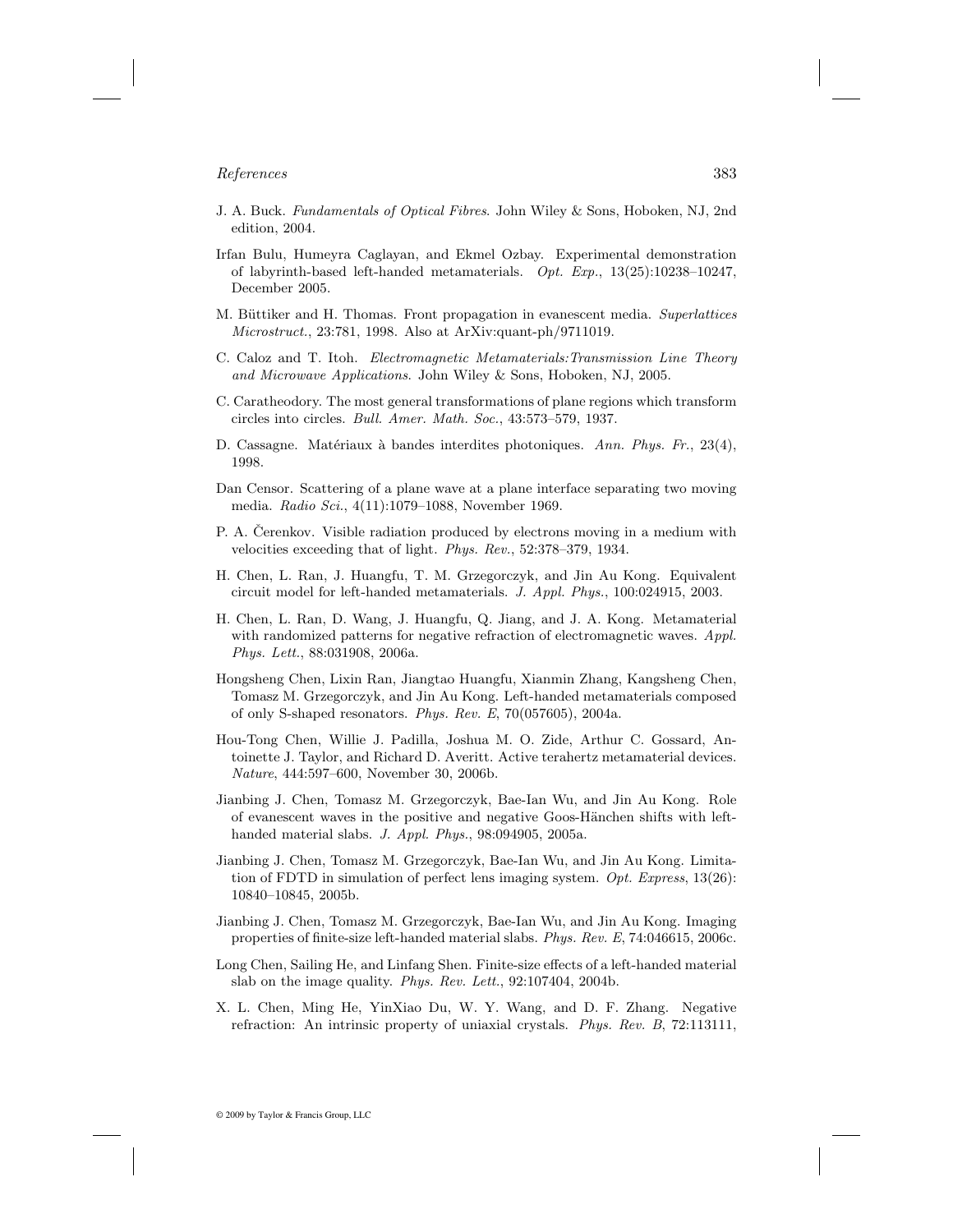2005c.

- Xudong Chen, Tomasz M. Grzegorczyk, Bae-Ian Wu, Joe Pacheco Jr., and Jin Au Kong. Robust method to retrieve the constitutive effective parameters of metamaterials. Phys. Rev. E, 70:016608, 2004c.
- Xudong Chen, Bae-Ian Wu, Jin Au Kong, and Tomasz M. Grzegorczyk. Retrieval of the effective constitutive parameters of bianisotropic metamaterials. Phys. Rev. E, 71:046610, 2005d.
- Xudong Chen, Tomasz M. Grzegorczyk, and Jin Au Kong. Optimization approach to the retrieval of the constitutive parameters of a slab of general bianisotropic medium. Prog. in Electromagnetic Res., 60:1–18, 2006d.
- Xudong Chen, Bae-Ian Wu, Jin Au Kong, and Tomasz M. Grzegorczyk. Erratum: Retrieval of the effective constitutive parameters of bianisotropic metamaterials. Phys. Rev. E, 73:019905(E), 2006e.
- Weng Cho Chew. Waves and Fields in Inhomogeneous Media. Van Nostrand Reinhold, 1990. ISBN 0-442-23816-9.
- R. Y. Chiao and A. M. Steinberg. Tunneling times and superluminality. In E. Wolf, editor, Prog. Opt., volume 37, pages 347–406. Elsevier, Amsterdam, 1997.
- Dmitry N. Chigrin. Radiation pattern of a classical dipole in a photonic crystal: Photon focusing. Phys. Rev. E, 70:056611, 2004.
- Dmitry N. Chigrin, Stefan Enoch, Clivia M. Sotomayor Torres, and Gerard Tayeb. Self-guiding in two-dimensional photonic crystals. Opt. Express, 11(10):1203– 1211, May 2003.
- Robert E. Collin. Field Theory of Guided Waves. IEEE Press, New York, 2nd edition, 1990. ISBN 0-87942-237-8.
- Tie Jun Cui and Jin Au Kong. Time-domain electromagnetic energy in a frequencydispersive left-handed medium. Phys. Rev. B, 70:205106, November 2004.
- S. Cummer. Simulated causal subwavelength focusing by a negative refractive index slab. Appl. Phys. Lett., 82(10):1503–1505, March 2003.
- T. Decoopman, G. Tayeb, S. Enoch, D. Maystre, and B. Gralak. Photonic crystal lens: From negative refraction and negative index to negative permittivity and permeability. Phys. Rev. Lett., 97:073905, August 2006.
- V. Dmitriev. Constitutive tensors of omega- and chiroferrites. Microwave Opt. Tech. Lett., 29:201–205, 2001.
- G. Dolling, C. Enkrich, M. Wegener, J. F. Zhou, C. M. Soukoulis, and S. Linden. Cut-wire pairs and plate pairs as magnetic atoms for optical metamaterials. Opt. Lett., 30(23), December 2005.
- Gunnar Dolling, Christian Enkrich, Martin Wegener, Costas M. Soukoulis, and Stefan Linden. Low-loss negative-index metamaterial at telecommunication wavelengths. Opt. Lett., 31(12), 2006a.

Gunnar Dolling, Christian Enkrich, Martin Wegener, Costas M. Soukoulis, and Ste-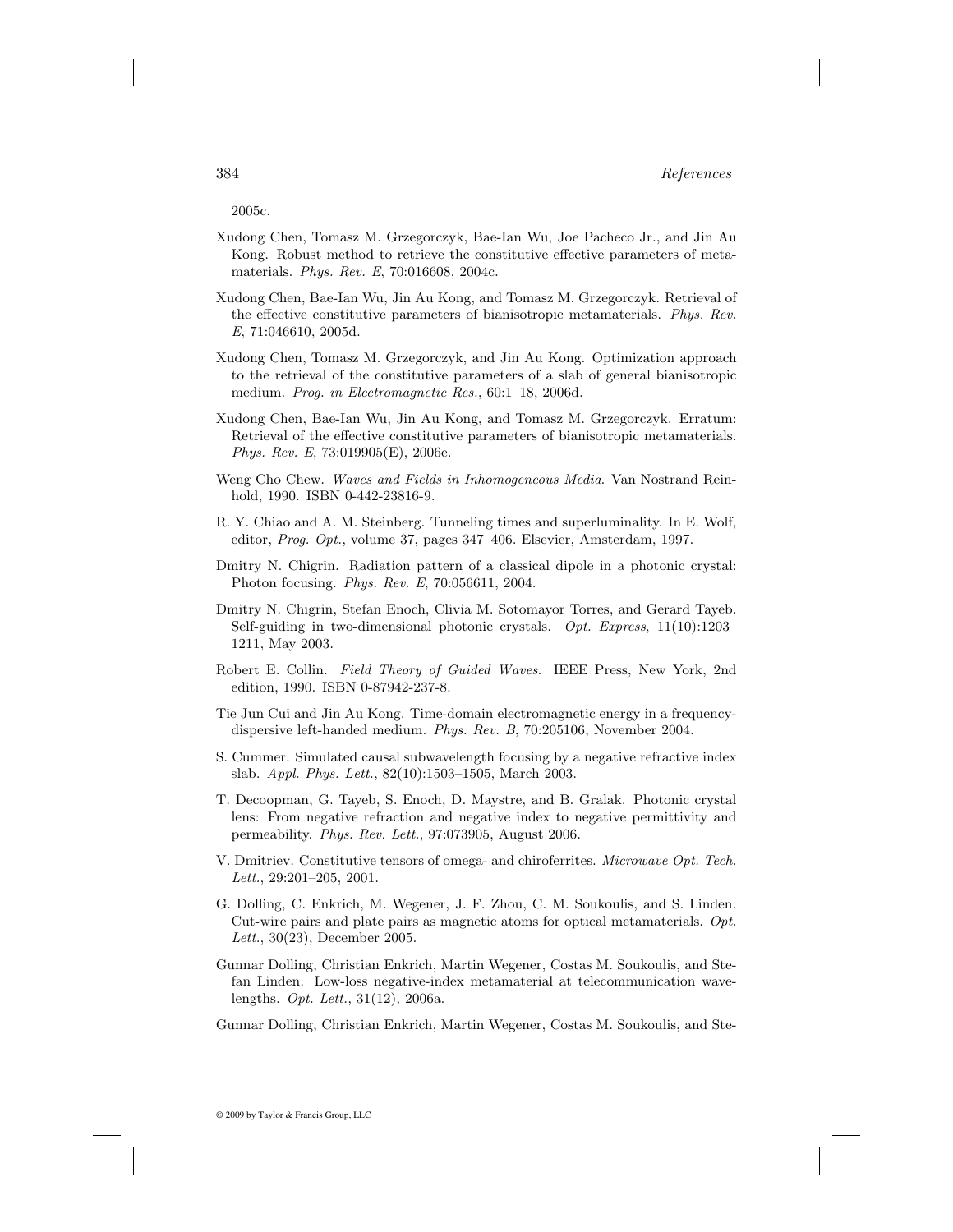fan Linden. Simultaneous negative phase and group velocity of light in a metamaterial. Science, 312:892–894, May 2006b.

- William T. Doyle. Optical properties of a suspension of metal spheres. Phys. Rev. B, 39:9852, 1989.
- YinXiao Du, Ming He, X. L. Chen, W. Y. Wang, and D. F. Zhang. Uniaxial crystal slabs as amphoteric-reflecting media. Phys. Rev. B, 73:245110, 2006.
- Thomas Dumelow, Jose Alzamir Pereira da Costa, and Valder Nogueira Freire. Slab lenses from simple anisotropic media. Phys. Rev. B, 72:235115, 2005.
- S. Duttagupta, R. Arun, and G. S. Agarwal. Subluminal to superluminal propagation in a left-handed medium. Phys. Rev. B, 69:113104, 2004.
- T. W. Ebbesen, H. J. Lezec, T. Thio, and P. A. Wolff. Extraordinary optical transmission through sub-wavelength hole arrays. Nature, 391:667–669, 1998.
- A. Einstein. Die Grundlage der allgemeinen Relativitätstheorie. Ann. Phys., 49, 1916.
- George V. Eleftheriades and A. Grbic. Experimental verification of backward-wave radiation from a negative refractive index metamaterial. J. Appl. Phys., 92:5930– 5935, 2002.
- George V. Eleftheriades, Ashwin K. Iyer, and Peter C. Kremer. Planar negative refractive index media using periodically L-C loaded transmission lines. IEEE Trans. Microwave Theory Tech., 50(12):2702–2712, December 2002.
- N. Engheta. Circuits with light at nanoscales: Optical circuits with light at nanoscales: Optical. Science, 317:1698, 2007.
- N. Engheta, D. L. Jaggard, and M. W. Kowarz. Electromagnetic waves in a Faraday chiral medium. IEEE Trans. Antennas Propagat., 40:367–374, 1992.
- P. P. Ewald. Die Berechnung Optischer und Elektrostatischen Gitterpotentiale. Ann. Phys., 64:253–258, 1921.
- Nicholas Fang and Xiang Zhang. Imaging properties of a metamaterial superlens. Appl. Phys. Lett., 82:161–163, 2003.
- Nicholas Fang, Hyesog Lee, Cheng Sun, and Xiang Zhang. Subdiffraction-limited optical imaging with a silver superlens. Science, 308(5721):534–537, April 22, 2005.
- Michael W. Feise, P. J. Bevelacqua, and J. B. Schneider. Effects of surface waves on the behaviour of perfect lenses. Phys. Rev. B, 66:035113, 2002.
- S. Foteinopoulou and C. M. Soukoulis. Electromagnetic wave propagation in twodimensional photonic crystals: A study of anomalous refractive effects. Phys. Rev. B, 72:165112, 2005.
- S. Foteinopoulou, E. N. Economou, and C. M. Soukoulis. Refraction in media with a negative refractive index. Phys. Rev. Lett., 90:107402, 2003.
- I. M. Frank and I. G. Tamm. Coherent visible radiation of fast electrons passing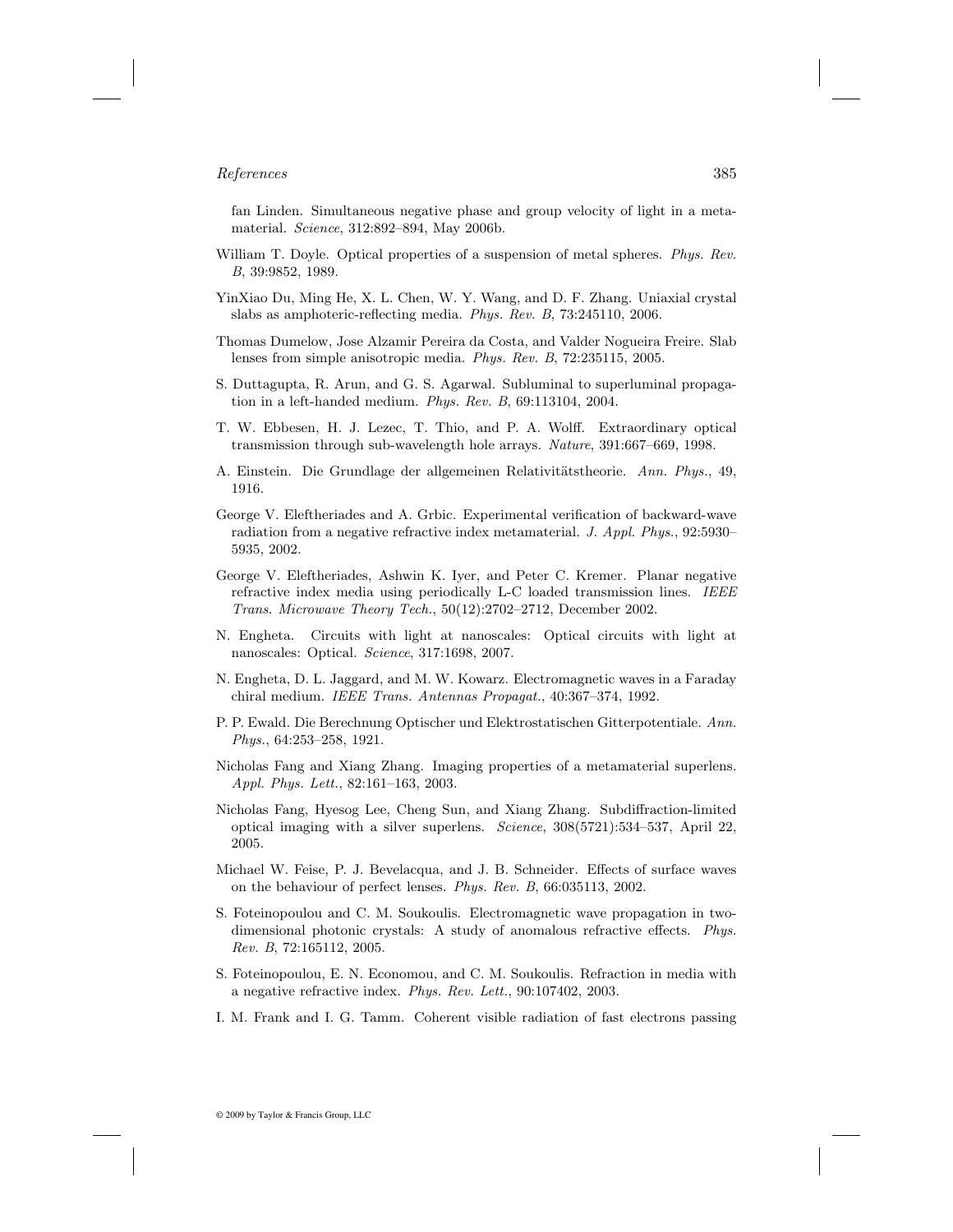through matter. Comp. Rend. (Dokl), 14:109–114, 1937.

- N. Garcia and M. Nieto-Vesperinas. Left-handed materials do not make a perfect lens. Phys. Rev. Lett., 88(20):207403, May 2002.
- C. G. Garrett and D. E. McCumber. Propagation of a Gaussian light pulse through an anomalous dispersion medium. Phys. Rev. A, 1:305, 1970.
- Philippe Gay-Balmaz and Olivier J. F. Martin. Efficient isotropic magnetic resonators. Appl. Phys. Lett., 81(5):939–941, 29 July 2002.
- V. L. Ginzburg. The Propagation of Electromagnetic Waves in Plasmas. Pergamon Press, Oxford, 1970.
- V. L. Ginzburg. O zakone sokhraneniya i vyrazhenii dlya plotnosti energii v elektrodinamike pogloshchayushchei dispergiruyushchei sredy. Izvestiya vysshikh uchebnykh zavedenii: Radiofizika, 4:74–88, 1961.
- S. Glasgow, M. Ware, and J. Peatross. Poyntings theorem and luminal total energy transport in passive dielectric media. Phys. Rev. E, 64(4):046610, October 2001.
- G. Gomez-Santos. Universal features of the time evolution of evanescent modes in a left-handed perfect lens. Phys. Rev. Lett., 90:077401, 2003.
- James P. Gordon. Radiation forces and momenta in dielectric media. Phys. Rev. A, 8(1):14–21, July 1973.
- Anthony Grbic and George V. Eleftheriades. Overcoming the diffraction limit with a planar left-handed transmission-line lens. Phys. Rev. Lett., 92:117403, 2004.
- R. B. Greegor, C. G. Parazzoli, K. Li, and M. H. Tanielian. Origin of dissipative losses in negative index of refraction materials. Appl. Phys. Lett., 82(14):2356– 2358, April 7 2003.
- R. B. Greegor, C. G. Parazzoli, J. A. Nielsen, M. A. Thompson, M. H. Tanielian, and D. R. Smith. Simulation and testing of a graded negative index of refraction lens. Appl. Phys. Lett., 87:091114, 2005.
- A. N. Grigorenko. Negative refractive index in artificial metamaterials. Opt. Lett., 31(16), August 2006.
- A. N. Grigorenko, A. K. Geim, H. F. Gleeson, Y. Zhang, A. A. Firsov, I. Y. Khrushchev, and J. Petrovic. Nanofabricated media with negative permeability at visible frequencies. Nature, 438:17–20, November 2005.
- Tomasz M. Grzegorczyk and Jin Au Kong. Electrodynamics of moving media inducing positive and negative refraction. Phys. Rev. B, 74:033102, 2006.
- Tomasz M. Grzegorczyk, Xudong Chen, Joe Pacheco, Jr., Jianbing Chen, Bae-Ian Wu, and Jin Au Kong. Reflection coefficients and Goos-Hänchen shifts in anisotropic and bianisotropic left-handed metamaterials. Prog. in Electromagnetic Res., 51:83–113, 2005a.
- Tomasz M. Grzegorczyk, Christopher D. Moss, Jie Lu, Xudong Chen, Joe Pacheco, Jr., and Jin Au Kong. Properties of left-handed metamaterials: transmission, backward phase, negative refraction, and focusing. IEEE Trans.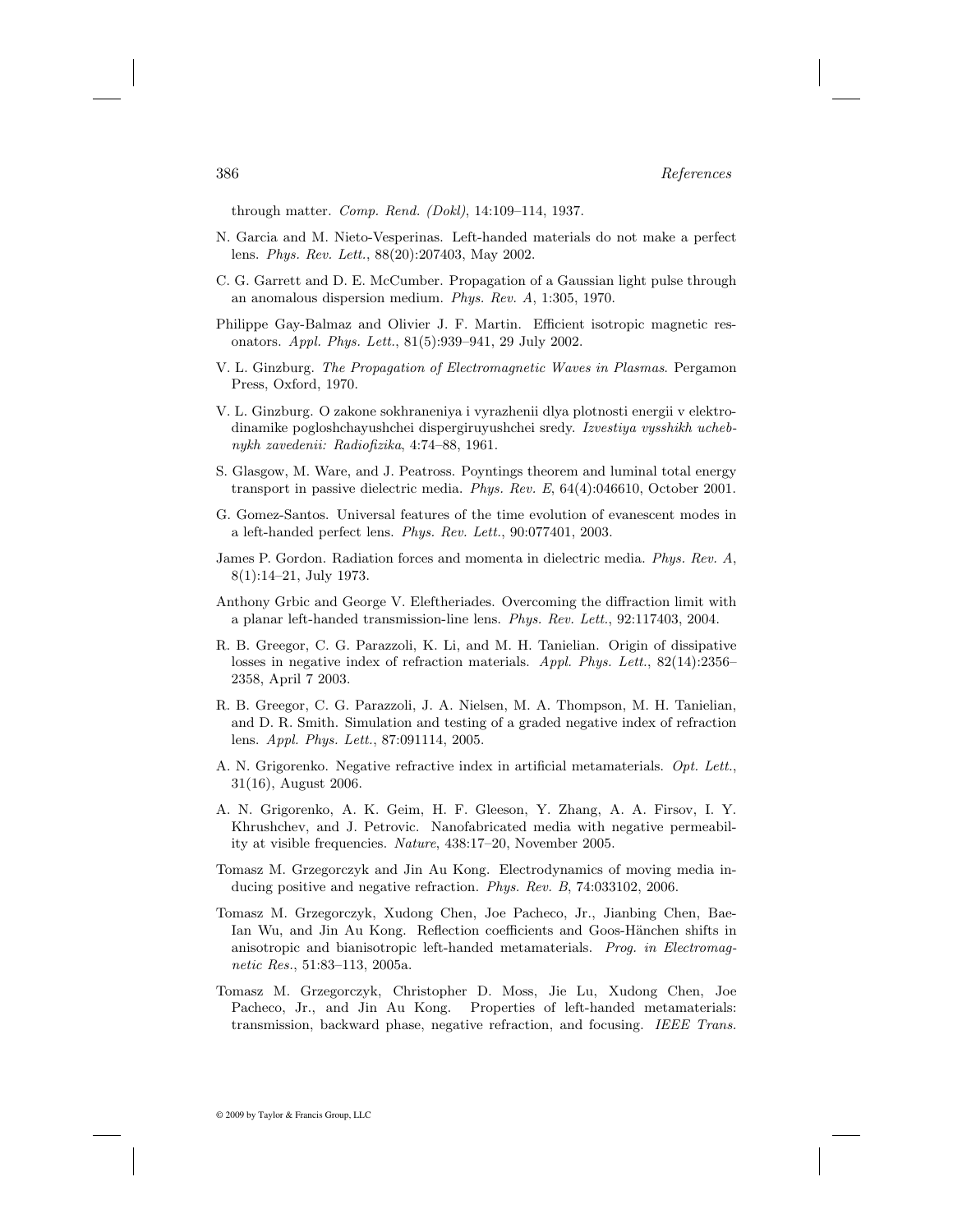Microwave Theory Tech., 53(9):2956–2967, 2005b.

- Tomasz M. Grzegorczyk, Madhusudhan Nikku, Xudong Chen, Bae-Ian Wu, and Jin Au Kong. Refraction laws for anisotropic media and their application to lefthanded metamaterials. IEEE Trans. Microwave Theory Tech., 53(4):1443-1450. April 2005c.
- Tomasz M. Grzegorczyk, Zachary Thomas, and Jin Au Kong. Inversion of critical angle and brewster angle in anisotropic left-handed metamaterials. Appl. Phys. Lett., 86:251909, 2005d.
- S. Guenneau, B. Gralak, and J. B. Pendry. Perfect corner reflector. *Opt. Lett.*, 30: 1204–1206, 2005a.
- S. Guenneau, Amar C. Vutha, and S. A. Ramakrishna. Negative refraction in 2D checkerboards related by mirror anti-symmetry and 3D corner lenses. New J. Phys., 7(164), 2005b.
- K. Guven and E. Ozbay. A plain photonic crystal for generating directional radiation from embedded sources. J. Opt. A: Pure Appl. Opt., 9:239–242, 2007.
- F. D. M. Haldane. Electromagnetic surface modes at interfaces with negative refractive index make a 'not-quite-perfect' lens. ArXiv:condmat0206420, 2002. Accessible at [http://arxiv.org.](http://arxiv.org)
- Roger F. Harrington. Field Computation by Moment Method. Wiley-IEEE Press, New York, 1993. ISBN 0-7803-1014-4.
- T. E. Hartman. Tunneling of a wave packet. J. Appl. Phys., 33:3427, 1962.
- Sailing He, Yi Jin, Zhichao Ruan, and Jinguo Kuang. On subwavelength and open resonators involving metamaterials of negative refraction index. New J. Phys., 7: 210, 2005.
- K. M. Ho, C. J. Chan, and C. M. Soukoulis. Existence of a photonic gap in dielectric structures. Phys. Rev. Lett., 65:3152–3155, 1990.
- C. L. Holloway, E. F. Kuester, J. Baker-Jarvis, and P. Kabos. A double negative (DNG) composite medium composed of magnetodielectric spherical particles embedded in a matrix. IEEE Trans. Antennas Propagat., 51:2596–2603, 2003.
- A. Ishimaru, S. W. Lee, Y. Kuga, and V. Jandhyala. Generalized constitutive relations for metamaterials based on the quasi-static lorentz theory. IEEE Trans. Antennas Propagat., 51:2550–2557, 2003.
- M. S. Islam and V. J. Logeeswaran. Microfabrication of self-assembling elements for 3D negative-index materials. SPIE News Room, 2006.
- Ashwin Iyer, Peter Kremer, and George V. Eleftheriades. Experimental and theoretical verification of focusing in a large, periodically loaded transmission line negative refractive index metamaterial. Opt. Express, 11:696–708, 2003.
- J. D. Jackson. Classical Electrodynamics. John Wiley & Sons, New York, 1999.
- Zubin Jacob, Leonid V. Alekseyev, and Evgenii Narimanov. Optical hyperlens: Far-field imaging beyond the diffraction limit. Opt. Express, 14(18):8247–8256,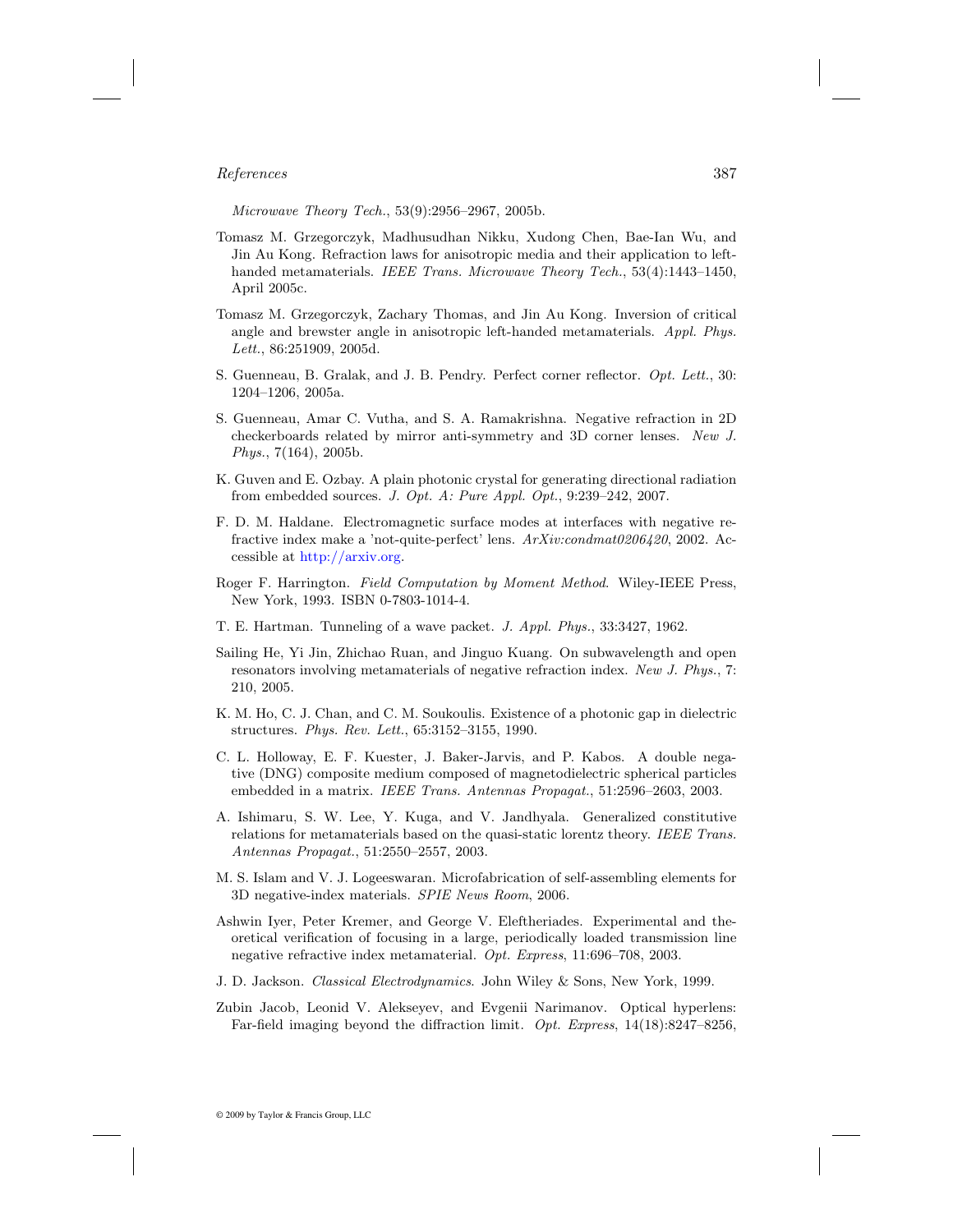2006.

Japanese scientist invents 'invisibility coat', 2003. [http://news.bbc.co.uk/2/2777111.stm](http://news.bbc.co.uk).

- Y. Jin and S. He. Focusing by a slab of chiral medium. *Optics Express*, 13(13): 4974–4979, June 2005.
- John D. Joannopoulos, Robert D. Meade, and Joshua N. Winn. Photonic Crystals, Molding the Flow of Light. Princeton University Press, Princeton, NJ, 1995. ISBN 0-691-03744-2.
- Sajeev John. Strong localization of photons in certain disordered dielectric superlattices. Phys. Rev. Lett., 58(23):2486–2489, June 1987.
- P. B. Johnson and R. W. Christy. Optical constants of the noble metals. Phys. Rev. B, 6:4370, 1972.
- M. K. Karkkainen and S. A. Maslovski. Wave propagation, refraction and focusing phenomena in Lorentzian double negative materials: A theoretical and numerical study. Microwave Opt. Tech. Lett., 37:4–7, 2002.
- A. V. Kats, Sergey Savel'ev, V. A. Yampol'skii, and Franco Nori. Left-handed interfaces for electromagnetic surface waves. Phys. Rev. Lett., 98:073901, 2007.
- G. Kaupp. Atomic Force Microscopy, Scanning Nearfield Optical Microscopy and Nanoscratching. Springer, Berlin, 2006. ISBN: 978-3-540-28405-5.
- Brandon A. Kemp, Tomasz M. Grzegorczyk, and Jin Au Kong. Optical momentum transfer to absorbing mie particles. Phys. Rev. Lett., 97:133902, 29 September 2006.
- Brandon A. Kemp, Jin Au Kong, and Tomasz M. Grzegorczyk. Reversal of wave momentum in isotropic left-handed media. Phys. Rev. A, 75:053810, 2007.
- Kyoung-Youm Kim. Goos-Hänchen shifts via composite layers of negative- and positive-index media. Jpn. J. Appl. Phys., 44(8):6295–6296, 2005.
- R. J. King, D. V. Thiel, and K. S. Park. The synthesis of surface reactance using and artificial dielectric. IEEE Trans. Antennas Propagat., AP31:471–475, 1983.
- C. Kittel, S. Fahy, and S. G. Louie. Magnetic screening by a thin superconducting surface layer. Phys. Rev. B, 37:642, 1988.
- Charles Kittel. Introduction to Solid State Physics. John Wiley & Sons, New York, 7th edition, 1996. ISBN 0-471-11181-3.
- M. W. Klein, C. Enkrich, M. Wegener, and S. Linden. Second-harmonic generation from magnetic metamaterials. Science, 313:502–504, 2006a.
- M. W. Klein, C. Enkrich, M. Wegener, C. M. Soukoulis, and S. Linden. Single-slit split-ring resonators at optical frequencies: Limits of size scaling. Opt. Lett., 31 (9), May 2006b.
- Pavel Kolinko and David Smith. Numerical study of electromagnetic waves interacting with negative index materials. Opt. Express, 11:640–648, 2003.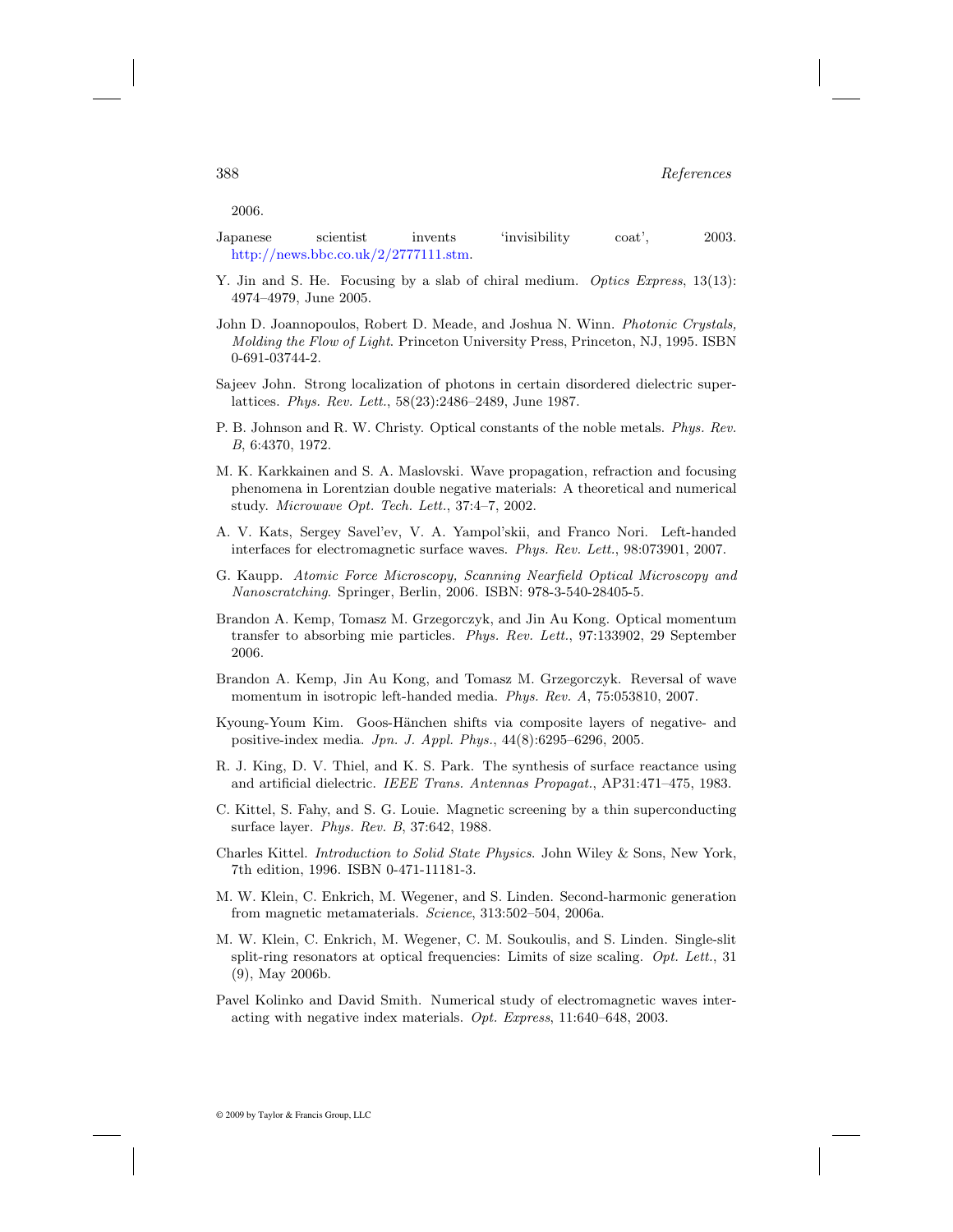- Jin Au Kong. Electromagnetic Wave Theory. EMW Cambridge, MA, 2000. ISBN 0-9668143-9-8.
- Th. Koschny, P. Markoš, E. N. Economou, D. R. Smith, D. C. Vier, and C. M. Soukoulis. Impact of inherent periodic structure on effective medium description of left-handed and related metamaterials. Phys. Rev. B, 71:245105, 2005.
- G. J. Kovacs and G. D. Scott. Optical excitation of surface plasma waves in layered media. Phys. Rev. B, 16:1297, 1977.
- A. Krishnan, T. Thio, T. J. Kim, H. J. Lezec, T. W. Ebbesen, P. A. Wolff, J. Pendry, L. Martin-Moreno, and F. J. Garcia-Vidal. Evanescently coupled resonance in surface plasmon enhanced transmission. Opt. Commun, 200:1–7, 2001.
- N. Kumar. In P. R. Rao, M. Doyama, G. Sundararajan, Y. R. Mahajan, and K. Oda, editors, Asia Academic Seminar on New Materials, pages 33–39. International Centre for Powder Metallurgy and New Materials, and the Japan Society for Promotion of Science, 2002.
- A. N. Lagarkov and V. N. Kissel. Near-perfect imaging in a focusing system based on a left-handed-material plate. Phys. Rev. Lett., 92(7):077401, 2004.
- A. N. Lagarkov and A. K. Sarychev. Electromagnetic properties of composites containing elongated conducting inclusions. Phys. Rev. B, 53:6318, 1996.
- L. D. Landau, E. M. Lifschitz, and L. P. Pitaeskii. Electrodynamics of Continuous Media. Butterworth-Heinemann, Oxford, 1984.
- R. Landauer and Th. Martin. Barrier interaction time in tunneling. Rev. Mod. Phys., 66:217–228, 1994.
- M. Lapine and M. Gorkunov. Three wave coupling of microwaves in metamaterial with nonlinear resonant conductive elements. Phys. Rev. E, 70:066601, 2004.
- M. Lapine, M. Gorkunov, and K. H. Ringhofer. Nonlinearity of a metamaterial arising from diode insertions into resonant conductive elements. Phys. Rev. E, 67:065601, 2003.
- U. Leonhardt. Notes on conformal invisibility devices. New J. Phys., 8:118, July 2006a.
- Ulf Leonhardt. Optical conformal mapping. Science, 312(5781):1777–1780, June 2006b.
- Henri Lezec and T. Thio. Diffracted evanescent wave model for enhanced and suppressed optical transmission through subwavelength hole arrays. Opt. Express, 12:3629–3651, 2004.
- J. Li, L. Zhou, C. T. Chan, and P. Sheng. Photonic band gap from a stack of positive and negative index materials. Phys. Rev. Lett., 90:083901, 2003a.
- Z. W. Li, L. Chen, Xuesong Rao, and C. K. Ong. Subwavelength imaging by a left-handed material superlens. Phys. Rev. B, 67:055409, 2003b.
- Zhi-Yuan Li and Lan-Lan Lin. Evaluation of lensing in photonic crystal slabs exhibiting negative refraction. Phys. Rev. B, 68:245110, 2003.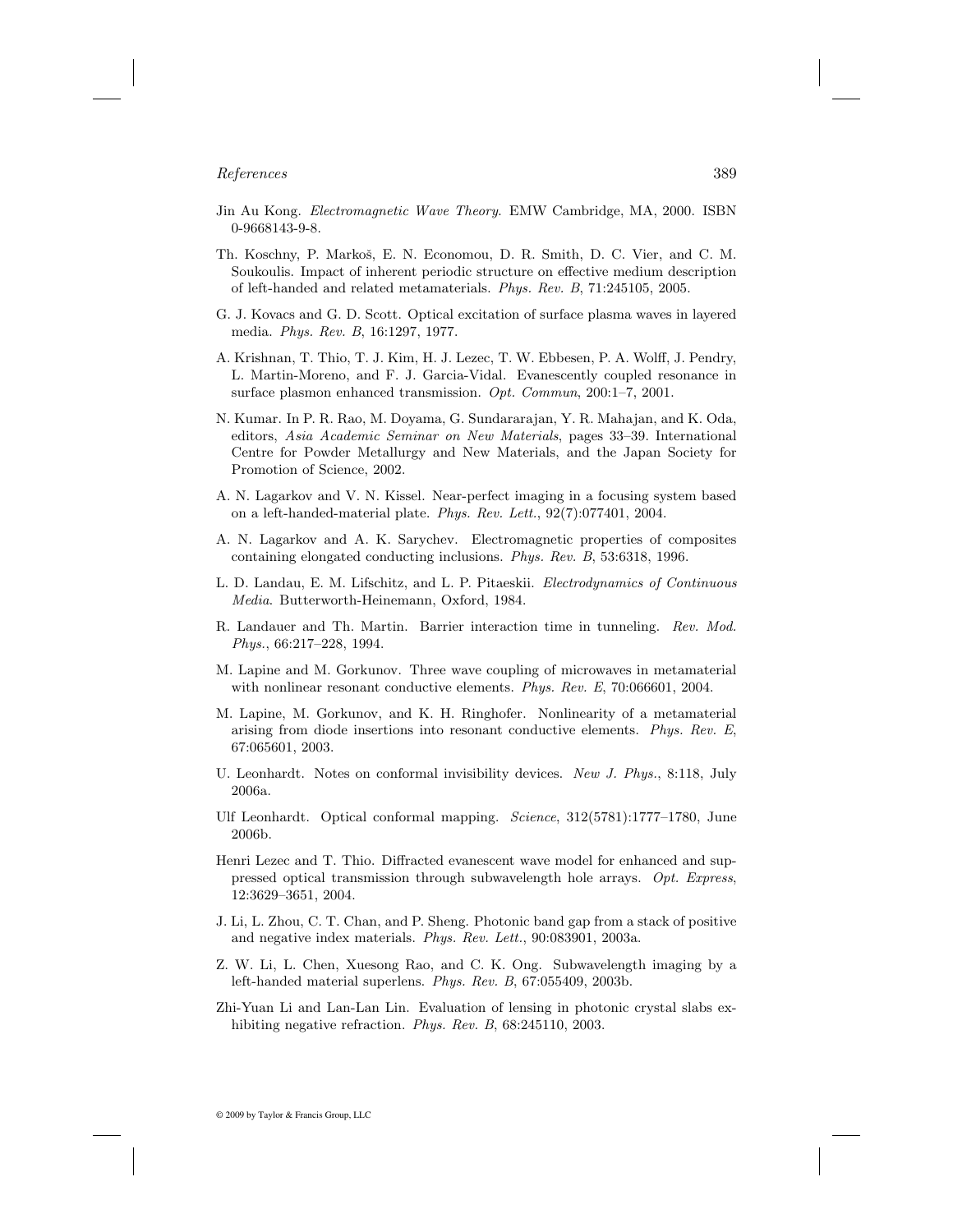- Peng Liang, Ran Lixin, Chen Hongsheng, Zhang Haifei, Jin Au Kong, and Tomasz M. Grzegorczyk. Experimental observation of left-handed behavior in an array of standard dielectric resonators. Phys. Rev. Lett., 98:157403, 2007.
- I. V. Lindell, A. H. Sihvola, S. A. Tretyakov, and A. J. Viitanen. Electromagnetic Waves in Chiral and Bi-Isotropic Media. Artech House, Boston, 1994.
- I. V. Lindell, S. A. Tretyakov, K. I. Nikoskinen, and S. Ilvonen. BW media media with negative parameters, capable of supporting backward waves. *Microwave Opt.* Tech. Lett., 31(2):129–133, 20 October 2001.
- Stefan Linden, Christian Enkrich, Martin Wegener, Jiangfeng Zhou, Thomas Koschny, and Costas M. Soukoulis. Magnetic response of metamaterials at 100 terahertz. Science, 306:1351–1353, November 19, 2004.
- Z. Liu, H. Lee, Y. Xiong, C. Sun, and X. Zhang. Far-field optical hyperlens magnifying sub-diffraction-limited objects. Science, 315:1686, March 2007.
- P. F. Loschialpo, D. L. Smith, D. W. Forester, F. J. Rachford, and J. Schelleng. Electromagnetic waves focused by a negative-index planar lens. Phys. Rev. E, 67: 025602, 2003.
- R. Loudon. The propagation of electromagnetic energy through an absorbing dielectric. J. Phys. A: Gen. Phys., 3:233–245, 1970.
- R. Loudon, L. Allen, and D. F. Nelson. Propagation of electromagnetic energy and momentum through an absorbing dielectric. Phys. Rev.  $E$ , 55(1):1071-1085, January 1997.
- Rodney Loudon, Stephen M. Barnett, and C. Baxter. Radiation pressure and momentum transfer in dielectrics: The photon drag effect. Phys. Rev. A, 71:063802, 2005.
- Jie Lu, Tomasz M. Grzegorczyk, Yan Zhang, Joe Pacheco, Jr., Bae-Ian Wu, and Jin. A. Kong. Cerenkov radiation in materials with negative permittivity and permeability. Opt. Express, 11(7), April 7, 2003.
- Jie Lu, Tomasz M. Grzegorczyk, Bae-Ian Wu, Joe Pacheco, Jr., Min Chen, and Jin Au Kong. Effect of poles on the sub-wavelength focusing by an LHM slab. Microwave Opt. Tech. Lett., 45(1):49–53, April 5, 2005a.
- W. T. Lu, J. B. Sokoloff, and S. Sridhar. Comment on 'wave refraction in negative-index materials: Always positive and very inhomogeneous'. ArXiv:condmat/0207689, 2002.
- W. T. Lu, J. B. Sokoloff, and S. Sridhar. Refraction of electromagnetic energy for wave packets incident on a negative-index medium is always negative. *Phys. Rev.* E, 69:026604, 2004.
- Zhaolin Lu, Janusz A. Murakowski, Christopher A. Schuetz, Shouyuan Shi, Garrett J. Schneider, and Dennis W. Prather. Three-dimensional subwavelength imaging by a photonic-crystal flat lens using negative refraction at microwave frequencies. Phys. Rev. Lett., 95:153901, 2005b.

Chiyan Luo, Steven G. Johnson, J. D. Joannopoulos, and J. B. Pendry. All-angle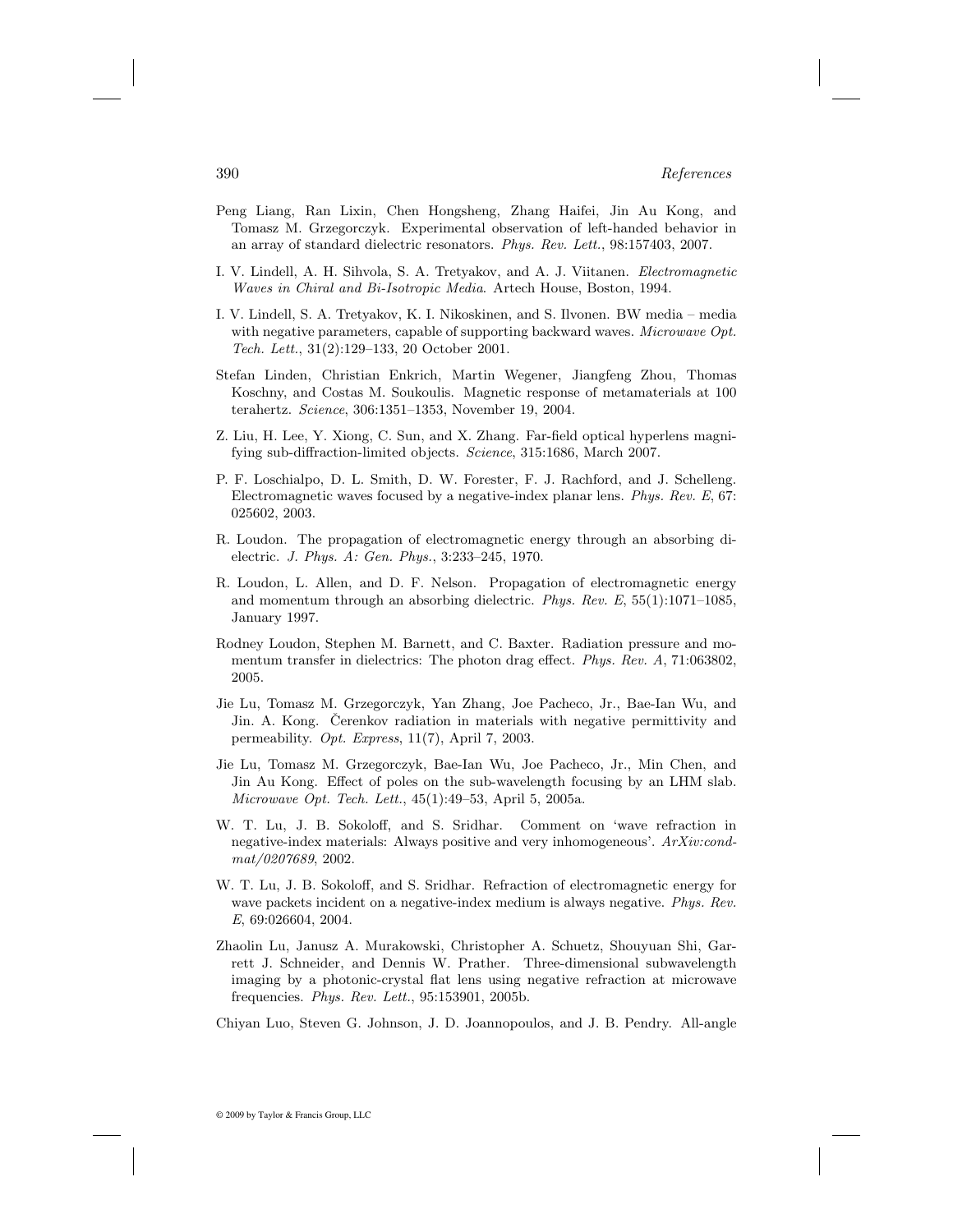negative refraction without negative effective index. Phys. Rev. B, 65:201004, May 2002.

- Chiyan Luo, Mihai Ibanescu, Steven G. Johnson, and J. D. Joannopoulos. Cerenkov radiation in photonic crystals. Science, 299:368–371, 17 January 2003.
- Stefan Alexander Maier. Plasmonics: Fundamentals and Applications. Springer, Berlin, 2007.
- L. I. Mandelshtam. Lectures on some problems of the theory of oscillations (1944). In Complete Collection of Works, volume 5, pages 428–467. Academy of Science, Moscow, 1950.
- L. I. Mandelshtam. Group velocity in crystal lattice. Zhurnal Experimentalnoi i Teoreticheskoi FizikiJournal of Experimental and Theoretical Physics (JETP), 15:475, 1945. (lecture notes in Russian).
- Ricardo Marques, Francisco Medina, and Rachid Rafii-El-Idrissi. Role of bianisotropy in negative permeability and left-handed metamaterials. Phys. Rev. B, 65:144440, April 2002.
- Th. Martin and R. Landauer. Time delay of evanescent electromagnetic waves and the analogy to particle tunneling. Phys. Rev. A, 45:2611–2617, 1992.
- Alejandro Martinez and Javier Marti. Negative refraction in two-dimensional photonic crystals: Role of lattice orientation and interface termination. Phys. Rev. B, 71:235115, 2005.
- J. C. Maxwell-Garnett. Colors in metal glasses and in metallic films. Phil. Trans. Roy. Soc. A, 203:385–420, 1904.
- M. McCall, W. S. Weiglhoffer, and A. Lakhtakia. The negative index of refraction demystified. Eur. J. Phys., 23:353, 2002.
- A. R. Melnyk and M. J. Harrison. Theory of optical excitation of plasmons in metals. Phys. Rev. B, 2:835–850, 1970.
- David O. S. Melville and Richard J. Blaikie. Super-resolution imaging through a planar silver layer. Opt. Express, 13(6):2127–2134, March 2005.
- David O. S. Melville and Richard J. Blaikie. Experimental comparison of resolution and pattern fidelity in single- and double-layer planar lens lithography. J. Opt. Soc. Am. B, 23:461–467, 2006.
- R. Merlin. Analytical solution of the almost-perfect-lens problem. Appl. Phys. Lett., 84(8):1290–1292, February 23 2004.
- Krzysztof A. Michalski. Extrapolation methods for Sommerfeld integral tails. IEEE Trans. Antennas Propagat., 46(10):1405–1418, October 1998.
- P. W. Milonni. Fast Light, Slow Light and Left-Handed Light. Institute of Physics Publishing, Bristol, UK, 2005.
- G. W. Milton. The Theory of Composites. Cambridge University Press, Cambridge, 2002.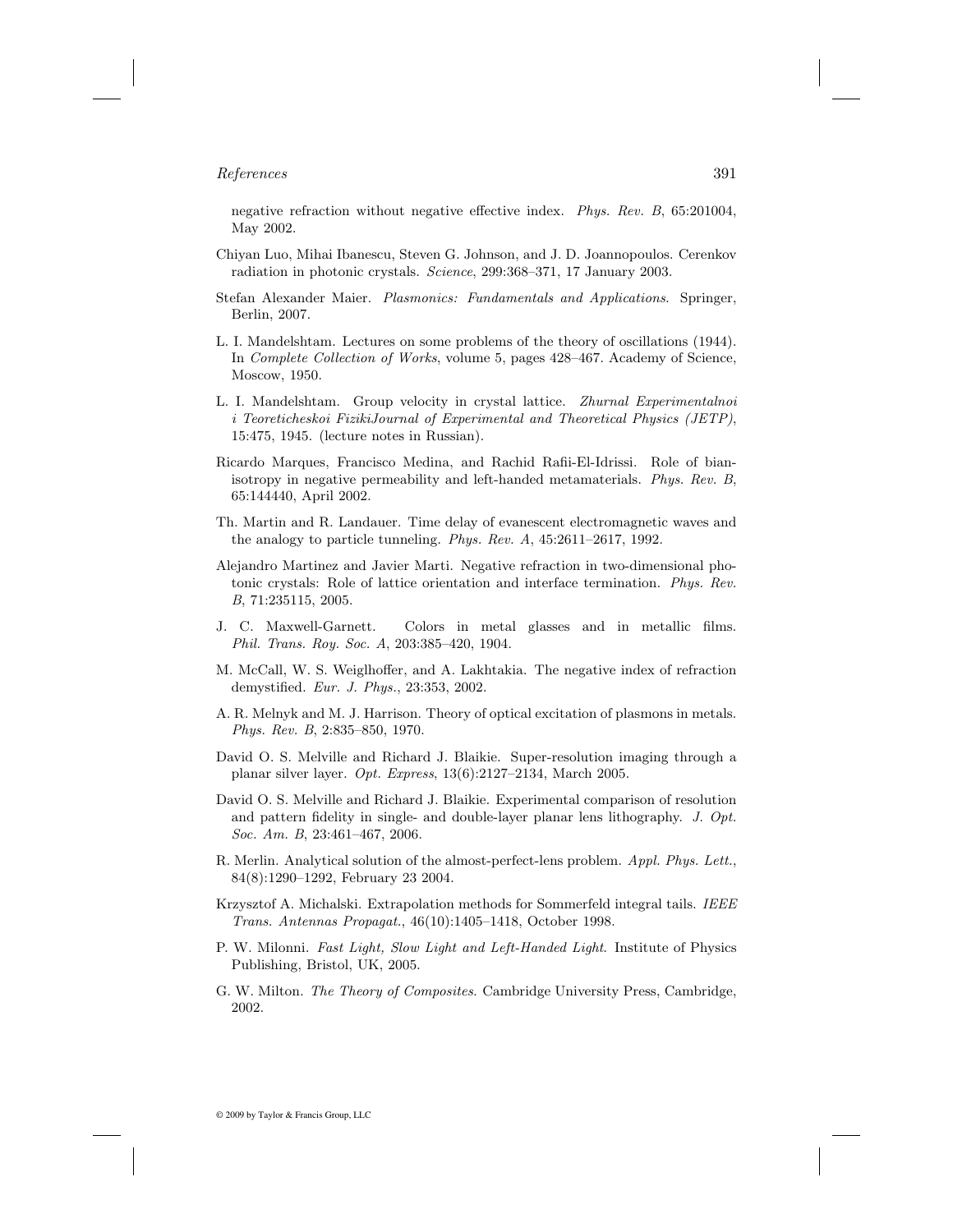- H. Minkowski. Die Grundgleichungen für die elektromagnetischen Vorgänge in bewegten Körpern. Nachrichten der K. Gesellschaft der Wissenschaften zu Göttingen, mathem.-physik. Klasse, 1908.
- Cesar Monzon and D. W. Forester. Negative refraction and focusing of circularly polarized waves in optically active media. Phys. Rev. Lett., 95:123904, 2005.
- Cesar Monzon, Donald W. Forester, and Peter Loschialpo. Exact solution to planewave scattering by an ideal "left-handed" wedge. J. Opt. Soc. Am. A, 23:339–348, 2005.
- Cesar Monzon, P. Loschialpo, D. Smith, F. Rachford, P. Moore, and D. W. Forester. Three-dimensional focusing of broadband microwave beams by a layered photonic structure. Phys. Rev. Lett., 96:207402, May 2006.
- R. Moussa, S. Foteinopoulou, Lei Zhang, G. Tuttle, K. Guven, E. Ozbay, and C. M. Soukoulis. Negative refraction and superlens behavior in a two-dimensional photonic crystal. Phys. Rev. B, 71:085106, 2005.
- P. Muhlschlegel, H. J. Eisler, O. J. F. Martin, B. Hecht, and D. W. Pohl. Resonant optical antennas. Science, 308:1607, 2005.
- A. I. Nachman. Reconstructions from boundary measurements. Ann. Math., 128: 531–576, 1988.
- L. Nanda and S. A. Ramakrishna. Time for pulse traversal through slabs of dispersive and negative  $(\varepsilon, \mu)$  materials. Phys. Rev. A, 76:063807, 2007.
- L. Nanda, A. Basu, and S. A. Ramakrishna. Delay times and detector times for optical pulses traversing plasmas and negative refractive media. Phys. Rev. E, 74:036601, 2006.
- A. M. Nicolson and G. F. Ross. Measurement of the intrinsic properties of materials by time-domain techniques. IEEE Trans. Inst. Meas., IM-19:377–382, November 1970.
- M. A. Noginov, G. Zhu, M. Bahoura, J. A. Adegoke, C. Small, B. A. Ritzo, V. P. Drachev, and V. M. Shalaev. The effect of gain and absortion of surface plasmons in metal nanoparticles. Appl. Phys. B, 86(3):455–460, 2006.
- M. A. Noginov, V. A. Podolskiy, G. Zhu, M. Mayy, M. Bahoura, J. A. Adegoke, B. A. Ritzo, and K. Reynolds. Compensation of loss in propagating surface plasmon polariton by gain in adjacent gain medium.  $arXiv:0704.1513$ , 2007.
- M. Norgen. General optimization approach to a frequency-domain inverse problem of a stratified bianisotropic slab. J. Electromagn. Waves Applicat., 11:515–546, 1997.
- M. Notomi. Theory of light propagation in strongly modulated photonic crystals: Refractionlike behavior in the vicinity of the photonic band gap. Phys. Rev. B, 62(16):10696–10705, October 2000.
- M. Notomi. Negative refraction in photonic crystals. Opt. Quant. Electr., 34:133– 143, 2002.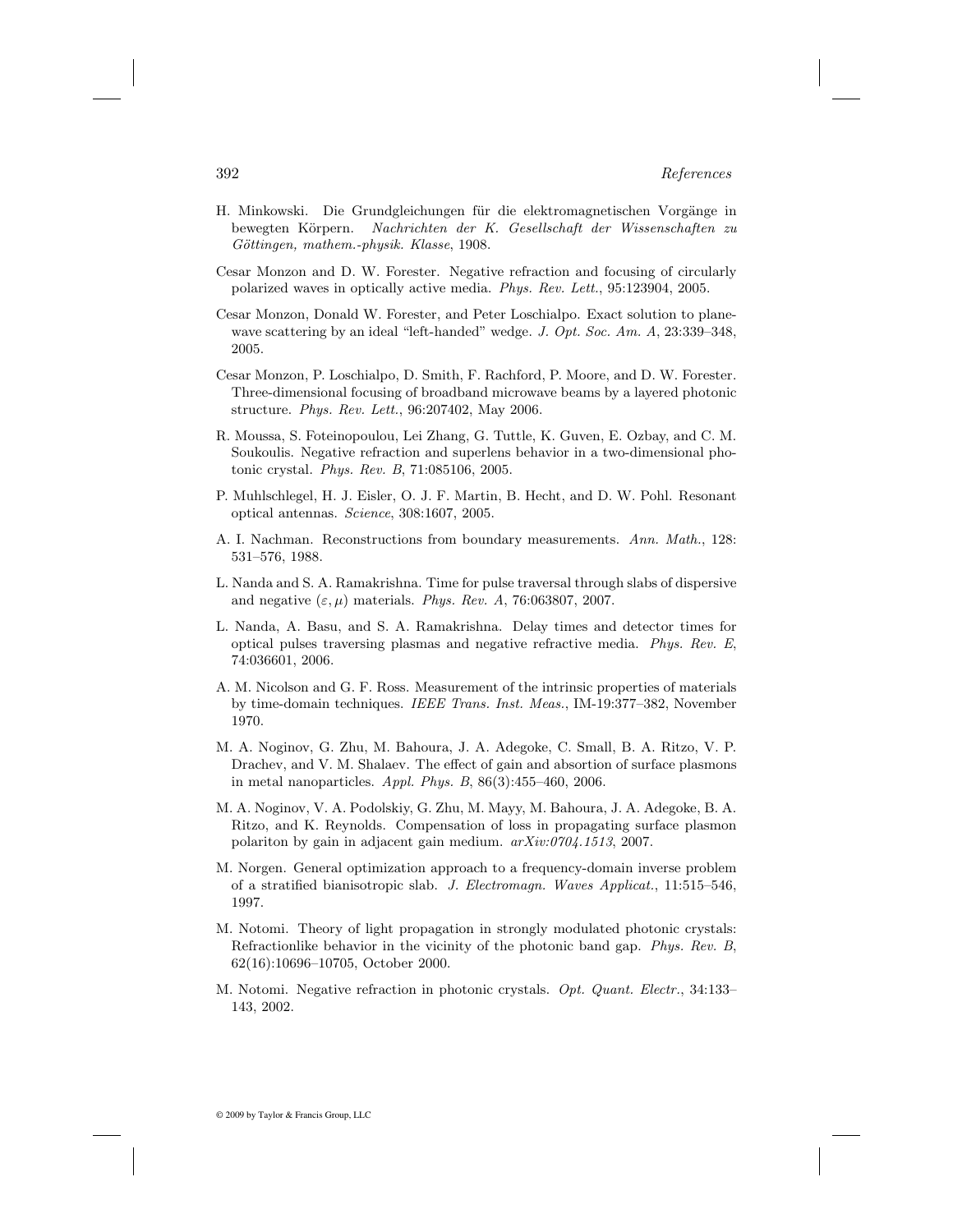- S. O'Brien and J. B. Pendry. Magnetic activity at infrared frequencies in structured metallic photonic crystals. J. Phys.: Condens. Matter, 14(25), June 2002.
- S. O'Brien and J. B. Pendry. Photonic band-gap effects and magnetic activity in dielectric composites. J. Phys.: Condens. Matt., 14(15):4035–4044, April 2002.
- S. O'Brien, D. MacPeake, S. A. Ramakrishna, and J. B. Pendry. Near infrared photonic bandgaps and non-linear effects in negative magnetic materials. Phys. Rev. B, 69:241101, 2004.
- K. Ohtaka and Y. Tanabe. Photonic band using vector spherical waves. 1. various properties of Bloch electric fields and heavy photons. J. Phys. Soc. Jpn., 65:2265, 1996.
- A. A. Oliner and T. Tamir. Backward waves on isotropic plasma slabs. J. Appl. Phys., 33(1):231, January 1962.
- Ouail Ouchetto, Cheng-Wei Qiu, Sad Zouhdi, Le-Wei Li, and Adel Razek. Homogenization of 3-D periodic bianisotropic metamaterials. IEEE Trans. Microwave Theory Tech., 54(11):3893–3898, November 2006.
- J. Pacheco, Jr., T. M. Grzegorczyk, B.-I. Wu, Y. Zhang, and J. A. Kong. Power propagation in homogeneous isotropic frequency dispersive left-handed media. Phys. Rev. Lett., 89(25):7401, 16 December 2002.
- Joe Pacheco, Jr. Theory and Application of Left-Handed Metamaterials. PhD thesis, Massachusetts Institute of Technology, February 2004.
- Michael A. Paesler and Patrick J. Moyer. Near-Field Optics: Theory, Instrumentation, and Applications. John Wiley & Sons, Hoboken, NJ, June 1996. ISBN: 978-0-471-04311-9.
- L. V. Panina, A. N. Grigorenko, and D. P. Makhnovskiy. Optomagnetic composite medium with conducting nanoelements. Phys. Rev. B, 66:155411, 2002.
- C. G. Parazzoli, R. B. Greegor, K. Li, B. E. C. Koltenbah, and M. Tanielian. Experimental verification and simulation of negative index of refraction using Snell's law. Phys. Rev. Lett., 90(10):107401, March 2003.
- P. V. Parimi, W. T. Lu, P. Vodo, J. Sokoloff, J. S. Derov, and S. Sridhar. Negative refraction and left-handed electromagnetism in microwave photonic crystals. Phys. Rev. Lett., 92(12):127401, March 2004.
- W. F. Parks and J. T. Dowell. Fresnel drag in uniformly moving media. *Phys. Rev.* A, 9(1):565–567, January 1974.
- J. Paul, C. Christopoulos, and D. W. P. Thomas. Time-domain modelling of negative refractive index material. Electron. Lett., 37(14):912–913, 2001.
- J. Peatross, S. A. Glasgow, and M. Ware. Average energy flow of optical pulses in dispersive media. Phys. Rev. Lett., 84:2370–2373, 2000.
- J. B. Pendry. Negative refraction makes a perfect lens. Phys. Rev. Lett., 85:3966– 3969, October 2000.
- J. B. Pendry. A chiral route to negative refraction. Science, 306:1353–1355, Novem-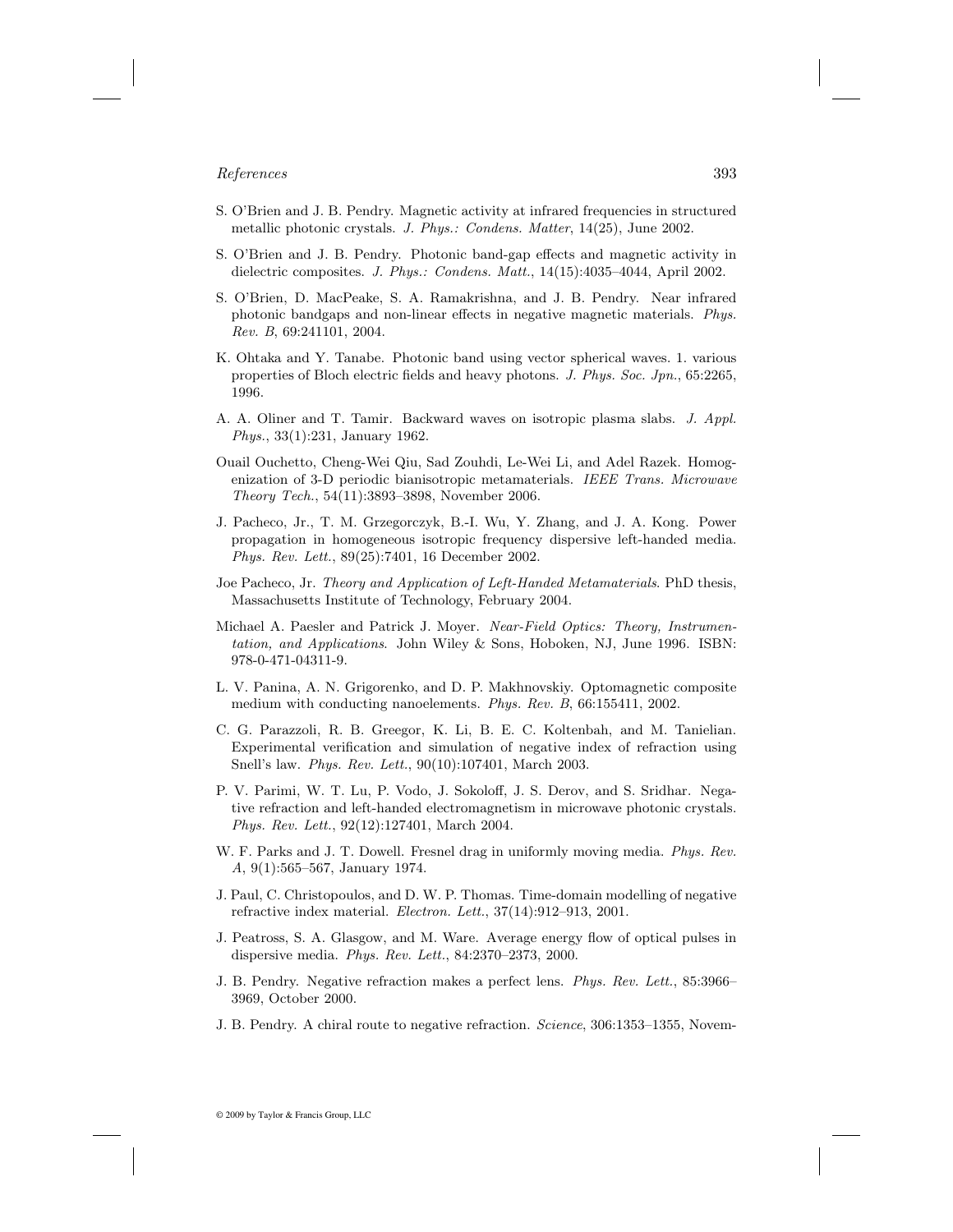ber 2004a.

- J. B. Pendry. Perfect cylindrical lenses. Opt. Express, 11:755–760, 2003.
- J. B. Pendry. Negative refraction. Contemporary Physics, 45:191–202, 2004b.
- J. B. Pendry. Photonic band structures. J. Modern Opt., 41(2):209–229, February 1994.
- J. B. Pendry and S. A. Ramakrishna. Focusing light using negative refraction. J. Phys.: Condens. Matter, 15:6345–6364, 2003.
- J. B. Pendry and S. A. Ramakrishna. Near-field lenses in two dimensions. J. Phys.: Condens. Matter, 14:8463–8479, 2002.
- J. B. Pendry and D. R. Smith. Reversing light with negative refraction. Phys. Today, 57:37–43, June 2004.
- J. B. Pendry, A. J. Holden, W. J. Stewart, and I. Youngs. Extremely low frequency plasmons in metallic mesostructures. Phys. Rev. Lett., 76(25):4773–4776, June 1996.
- J. B. Pendry, A. J. Holden, D. J. Robbins, and W. J. Stewart. Low frequency plasmons in thin-wire structures. J. Phys.: Condens. Matter, 10:4785–4809, 1998.
- J. B. Pendry, A. J. Holden, D. J. Robbins, and W. J. Stewart. Magnetism from conductors and enhanced nonlinear phenomena. IEEE Trans. Microwave Theory Tech., 47(11):2075–2084, November 1999.
- J .B. Pendry, L. Martin-Moreno, and F. J. Garcia-Vidal. Mimicking surface plasmons with structured surfaces. Science, 305:847, 2004.
- J. B. Pendry, D. Schurig, and D. R. Smith. Controlling electromagnetic fields. Science, 312:1780–1782, June 2006.
- Paul Penfield and Hermann A. Haus. Electrodynamics of Moving Media. MIT Press, Cambridge, MA, 1967. Research Monograph no. 40.
- Y. I. Perelman. Physics Can Be Fun. Firebird Publications, 1913. ISBN-13: 978- 0828528948.
- J. M. Pitarke, F. J. Garcia-Vidal, and J. B. Pendry. Effective electronic response of a system of metallic cylinders. Phys. Rev. B, 57:15261, 1998.
- A. K. Popov and V. M. Shalaev. Negative index metamaterials: Second harmonic generation, Manley-Rowe relations and parametric amplification. Appl. Phys. B, 84:131–137, 2006.
- David M. Pozar. Microwave Engineering. John Wiley & Sons, New York, 3rd edition, 2005. ISBN 0-471-44878-8.
- J. C. Quail, J. G. Rako, H. J. Simon, and R. T. Deck. Optical second-harmonic generation with long-range surface plasmons. Phys. Rev. Lett., 50:1987–1990, 1981.
- Heinz Raether. Surface Plasmons on Smooth and Rough Surfaces and Gratings. Springer-Verlag, Berlin, 1986.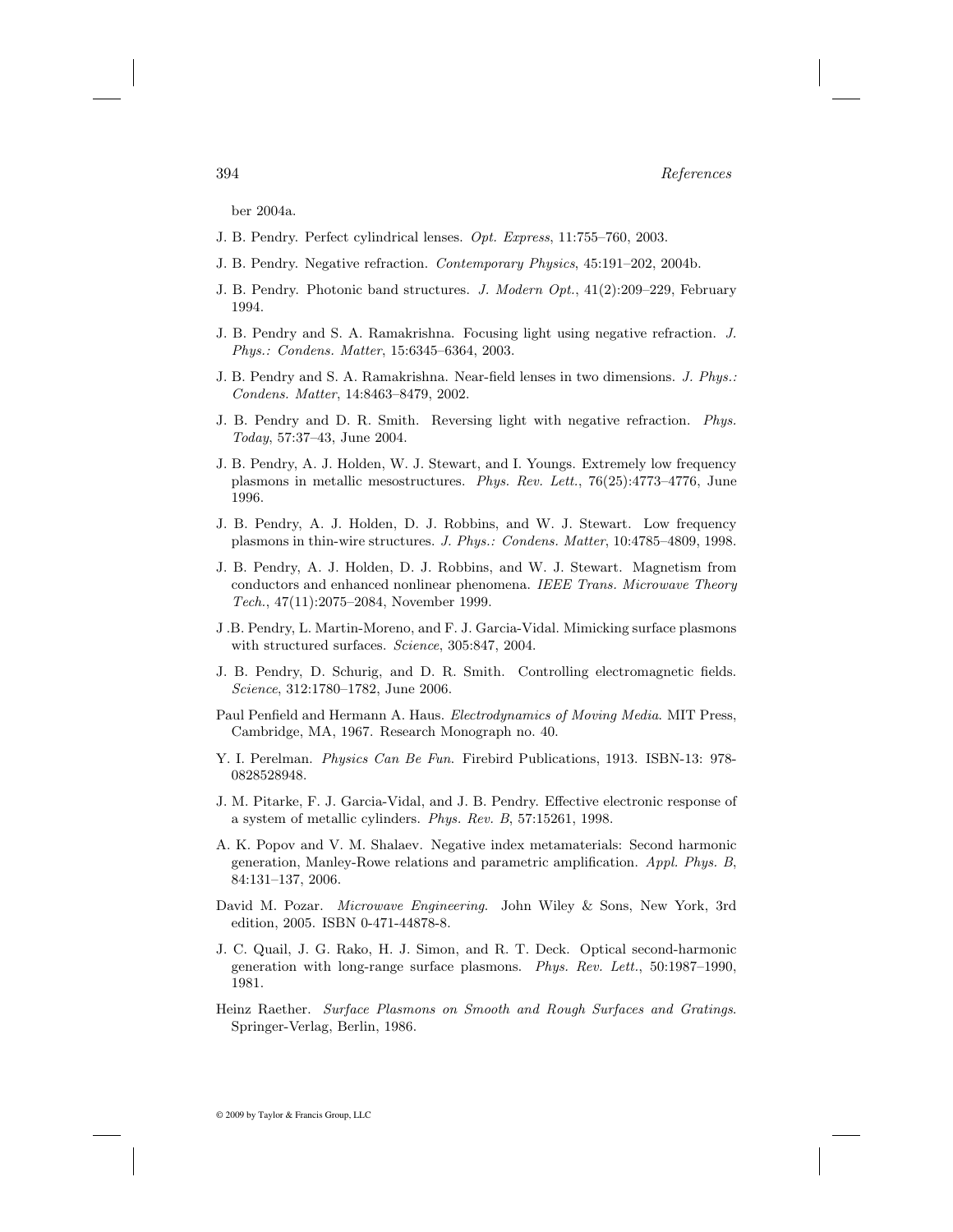- S. A. Ramakrishna. Physics of negative refractive index materials. Rep. Prog. Phys., 68:449–521, 2005.
- S. A. Ramakrishna and A. D. Armour. Propagating and evanescent waves in absorbing media. Am. J. Phys., 71:562, 2003.
- S. A. Ramakrishna and N. Kumar. Correcting the quantum clock: conditional sojourn times. Europhys. Lett., 60:491–497, 2002.
- S. A. Ramakrishna and J. B. Pendry. Removal of absorption and increase in resolution in a near-field lens via optical gain. Phys. Rev. B, 67:201101, 2003.
- S. A. Ramakrishna, J. B. Pendry, D. Schurig, D. R. Smith, and S. Schultz. The asymmetric lossy near-perfect lens. J. Modern Opt., 49(10):1747–1762, August 2002.
- S. A. Ramakrishna, J. B. Pendry, M. C. K. Wiltshire, and W. J. Stewart. Imaging the near-field. J. Modern Opt., 50:1419–1430, 2003.
- S. A. Ramakrishna, S. Chakrabarti, and O. J. F. Martin. Metamaterials with negative refractive index at optical frequencies.  $arXiv:physics/0703003$ , 2007a.
- S. A. Ramakrishna, S. Guenneau, S. Enoch, G. Tayeb, and B. Gralak. Confining light with negative refraction in checkerboard metamaterials and photonic crystals. Phys. Rev. A, 75:063830, 2007b.
- S. Anantha Ramakrishna and J. B. Pendry. Spherical perfect lens: Solutions of Maxwell's equations for spherical geometry. Phys. Rev. B, 69:115115, March 2004.
- X. S. Rao and C. K. Ong. Amplification of evanescent waves in a lossy left-handed material slab. Phys. Rev. B, 68:113103, 2003.
- R. Rashed. A pioneer in anaclastics: Ibn Sahl on burning mirrors and lenses. Isis, 81:464–491, 1990.
- W. Rayleigh. The propagation of waves through a medium endowed with a periodic structure. Philos. Mag., 24:145–159, 1887.
- R. H. Ritchie. Plasma losses by fast electrons in thin films. Phys. Rev., 106:874, 1957.
- C. Rockstuhl, F. Lederer, C. Etrich, T. Pertsch, and T. Scharf. Design of an artificial three-dimensional composite metamaterial with magnetic resonances in the visible range of the electromagnetic spectrum. Phys. Rev. Lett., 99:017401, 2007.
- W. Rotman. Plasma simulation by artificial dielectrics and parallel-plate media. IRE Trans. Antennas Propag., AP10:82–85, 1962.
- R. Ruppin. Non-local optics of the near-field lens. J. Phys.: Condens. Matter, 17: 1803–1810, 2005.
- R. Ruppin. Evaluation of extended Maxwell-Garnett theories. Opt. Comm., 182(4): 273–279, August 2000a.
- R. Ruppin. Surface polaritons of a left-handed medium. Phys. Lett. A, 277(1),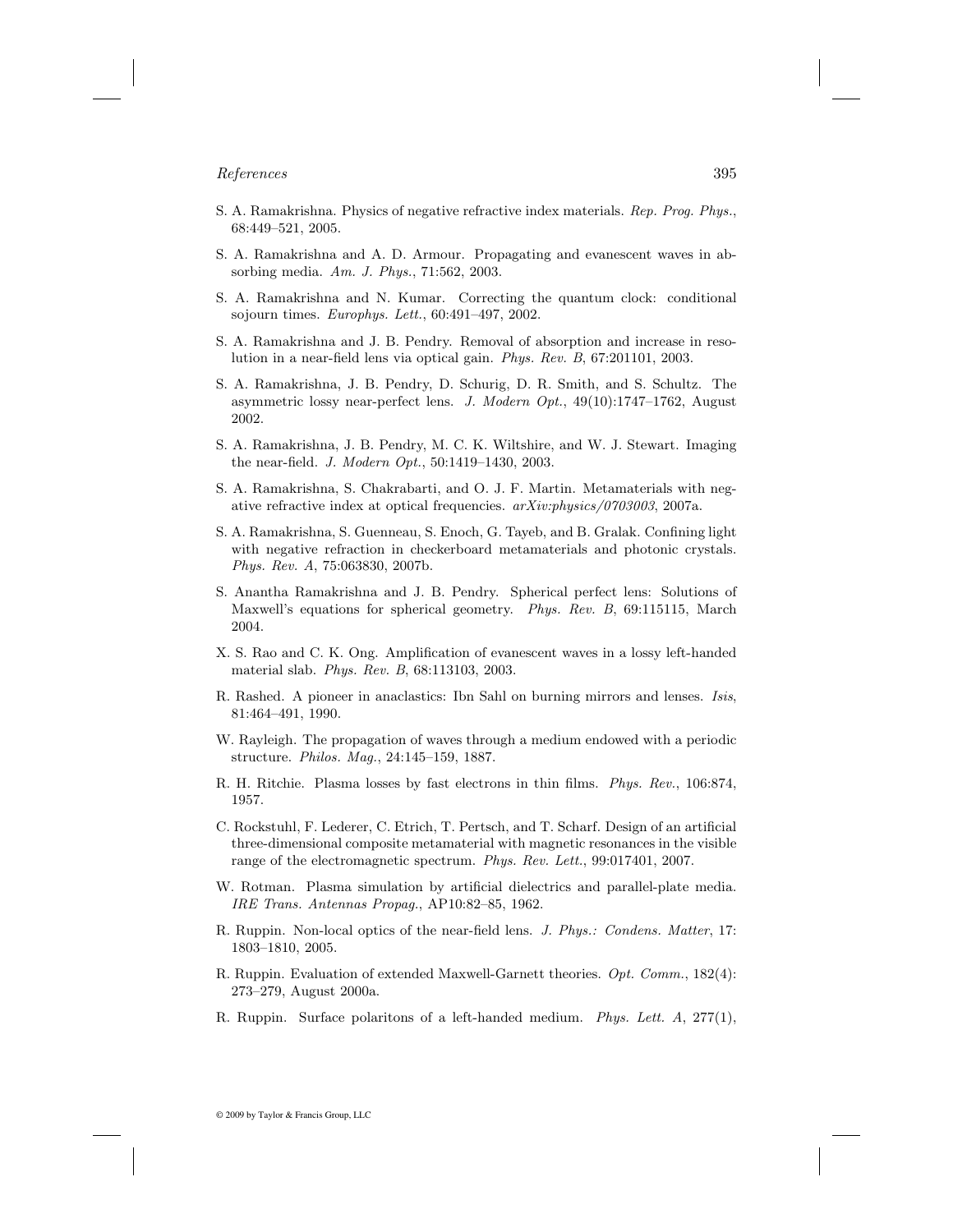November 2000b.

- M. M. I. Saadoun and N. Engheta. A reciprocal phase shifter using novel pseudochiral or Omega medium. Microwave Opt. Tech. Lett., 5(4):184–188, April 1992.
- M. H. Saffouri. Treatment of Čerenkov radiation from electric and magnetic charges in dispersive and dissipative media. Nuovo Cimento, 3D:589–622, 1984.
- K. Sakoda. Optical Properties of Photonic Crystals. Springer, Berlin, 2005.
- Dror Sarid. Long-range surface-plasma waves on very thin metal films. Phys. Rev. Lett., 47:1927–1930, 1981.
- Andrey K. Sarychev and Vladimir M. Shalaev. Electromagnetic field fluctuations and optical nonlinearities in metal-dielectric composites. Phys. Rep., 335(275), 2000.
- B. Sauviac, C. R. Simovski, and S. A. Tretyakov. Double split-ring resonators: Analytical modelling and numerical simulations. *Electromagnetics*, 24(5):317– 338, 2004.
- D. Schurig, J. J. Mock, B. J. Justice, S. A. Cummer, J. B. Pendry, A. F. Starr, and D. R. Smith. Metamaterial electromagnetic cloak at mircowave frequencies. Science, 314:977–980, November 2006.
- A. S. Schwanecke, A. Krasavin, D. M. Bagnall, A. Potts, A. V. Zayats, and N. I. Zheludev. Broken time reversal of light interaction with planar chiral nanostructures. Phys. Rev. Lett., 91(247404), 2003.
- M. O. Scully and M. S. Zubairy. Quantum Optics. Cambridge University Press, Cambridge, U.K., 1997.
- J. Seidel, S. Grafstrom, and L. Eng. Stimulated emission of surface plasmons at the interface between a silver film and an optically pumped dye solution. Phys. Rev. Lett., 94:177401, 2005.
- L. C. Sengupta. Reports on leading edge engineering in 1996 NAE Symp. on Frontiers of Engineering. In 1996 NAE Symp. on Frontiers of Engineering, Washington, D.C., 1997. National Academy Press.
- Ilya V. Shadrivov, Andrey A. Sukhorukov, and Yuri S. Kivshar. Beam shaping by a periodic structure with negative refraction. Appl. Phys. Lett., 82(22):3820–3822, June 2 2003.
- Ilya V. Shadrivov, Andrey A. Sukhorukov, Yuri S. Kivshar, Alexander A. Zharov, Allan D. Boardman, and Peter Egan. Nonlinear surface waves in left-handed materials. Phys. Rev. E, 69:016617, 2004.
- Ilya V. Shadrivov, Andrey A. Sukhorukov, and Yuri S. Kivshar. Complete band gaps in one-dimensional left-handed periodic structures. Phys. Rev. Lett., 95:193903, 2005.
- V. M. Shalaev. Optical negative-index metamaterials. Nature Photonics, 1:41–48, 2007.
- V. M. Shalaev, Wenshan Cai, Uday K. Chettiar, Hsiao-Kuan Yuan, Andrey K.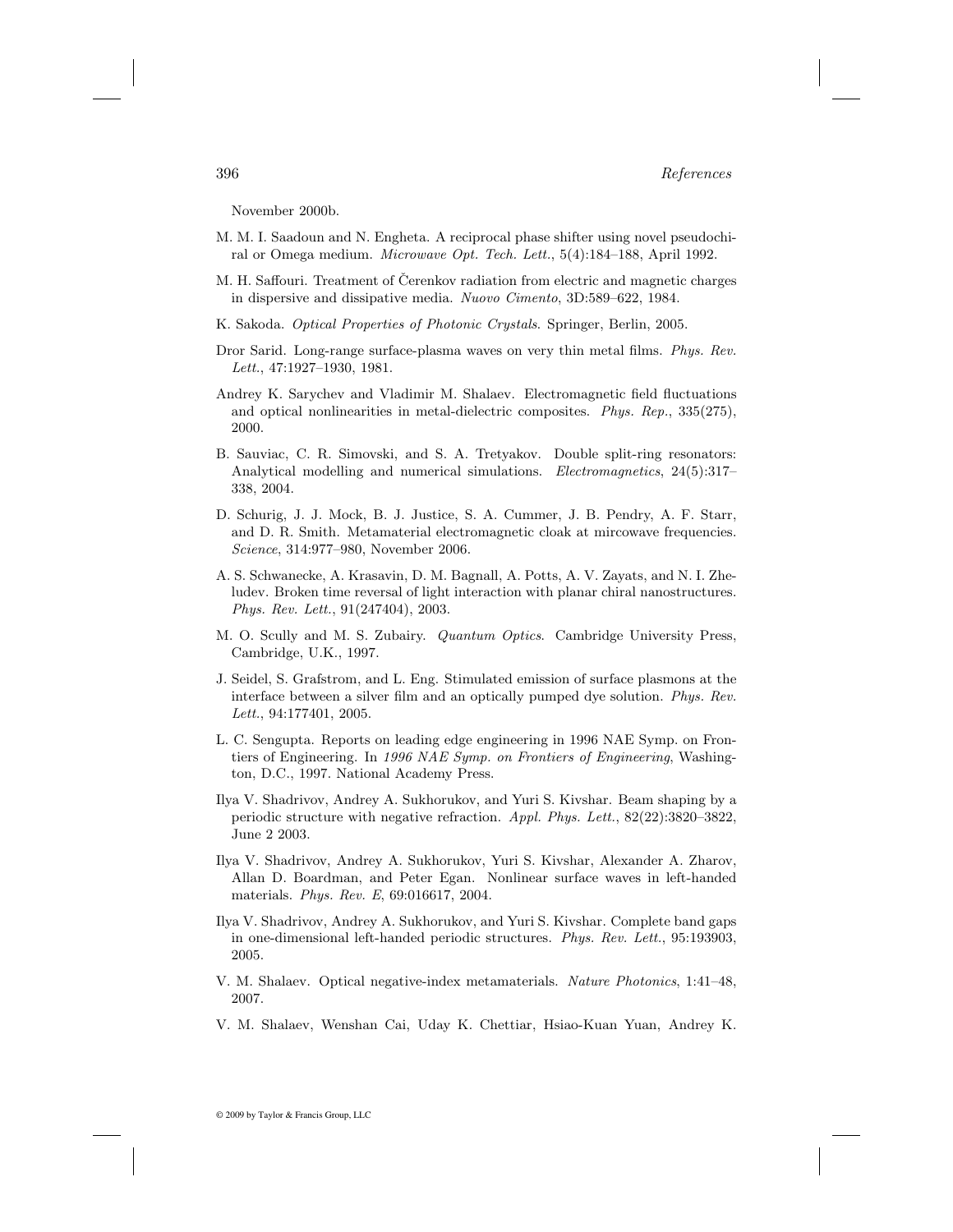Sarychev, Vladimir P. Drachev, and Alexander V. Kildishev. Negative index of refraction in optical metamaterials. Opt. Lett., 30(24), December 2005.

- E. Shamonina, V. A. Kalinin, K. H. Ringhofer, and L. Solymar. Imaging, compression and poynting vector streamlines with negative permittivity materials. Electron. Lett., 37:124, 2001.
- R. A. Shelby, D. R. Smith, S. C. Nemat-Nasser, and S. Schultz. Microwave transmission through a two-dimensional, isotropic, left-handed metamaterial. Appl. Phys. Lett., 78(4):489–491, January 22 2001a.
- R. A. Shelby, D. R. Smith, and S. Schultz. Experimental verification of a negative index of refraction. Science, 292:77–79, April 6 2001b.
- J. T. Shen and P. M. Platzman. Near field imaging with negative dielectric constant lenses. Appl. Phys. Lett., 80:3286–3288, 2002.
- Zhongyan Sheng and Vasundara V. Varadan. Tuning the effective properties of metamaterials by changing the substrate properties. J. Appl. Phys., 101(014909), Jan. 1 2007.
- H. Shin and S. H. Fan. All-angle negative refraction for surface plasmon waves using a metal-dielectric-metal structure. Phys. Rev. Lett., 96:073907, February 2006.
- Jonghwa Shin and Shanhui Fan. Conditions for self-collimation in three-dimensional photonic crystals. Opt. Lett., 30(18):2397–2399, 2005.
- D. Sievenpiper, L. Zhang, R. F. J. Braos, N. J. Alexopolous, and E. Yablonovitch. High impedance electromagnetic surface with a forbidden frequency band. IEEE Trans. Microwave Theory Tech., 47:2059–2074, 1999.
- D. F. Sievenpiper, M. E. Sickmiller, and E. Yablonovitch. 3D wire mesh photonic crystal. Phys. Rev. Lett., 76:2480–2483, 1996.
- Ari Sihvola. Electromagnetic Mixing Formulae and Applications. IEE Electromagnetic Waves Series 47, May 2000. ISBN 0852967721.
- Peter P. Silvester and Ronald L. Ferrari. Finite Elements for Electrical Engineers. Cambridge University Press, Cambridge, UK, 3rd edition, 1996.
- D. R. Smith and J. B. Pendry. Homogenization of metamaterials by field averaging. J. Opt. Soc. Am. B, 23:391–403, 2006.
- D. R. Smith and D. Schurig. Electromagnetic wave propagation in media with indefinite permittivity and permeability tensors. Phys. Rev. Lett., 90(7):077405, February 2003.
- D. R. Smith, Willie J. Padilla, D. C. Vier, S. C. Nemat-Nasser, and S. Schultz. Composite medium with simultaneously negative permeability and permittivity. Phys. Rev. Lett., 84(18):4184–4187, May 1 2000.
- D. R. Smith, S. Schultz, P. Markos, and C. M. Soukoulis. Determination of effective permittivity and permeability of metamaterials from reflection and transmission coefficients. Phys. Rev. B, 65:195104, 2002a.
- D. R. Smith, D. Schurig, and J. B. Pendry. Negative refraction of modulated elec-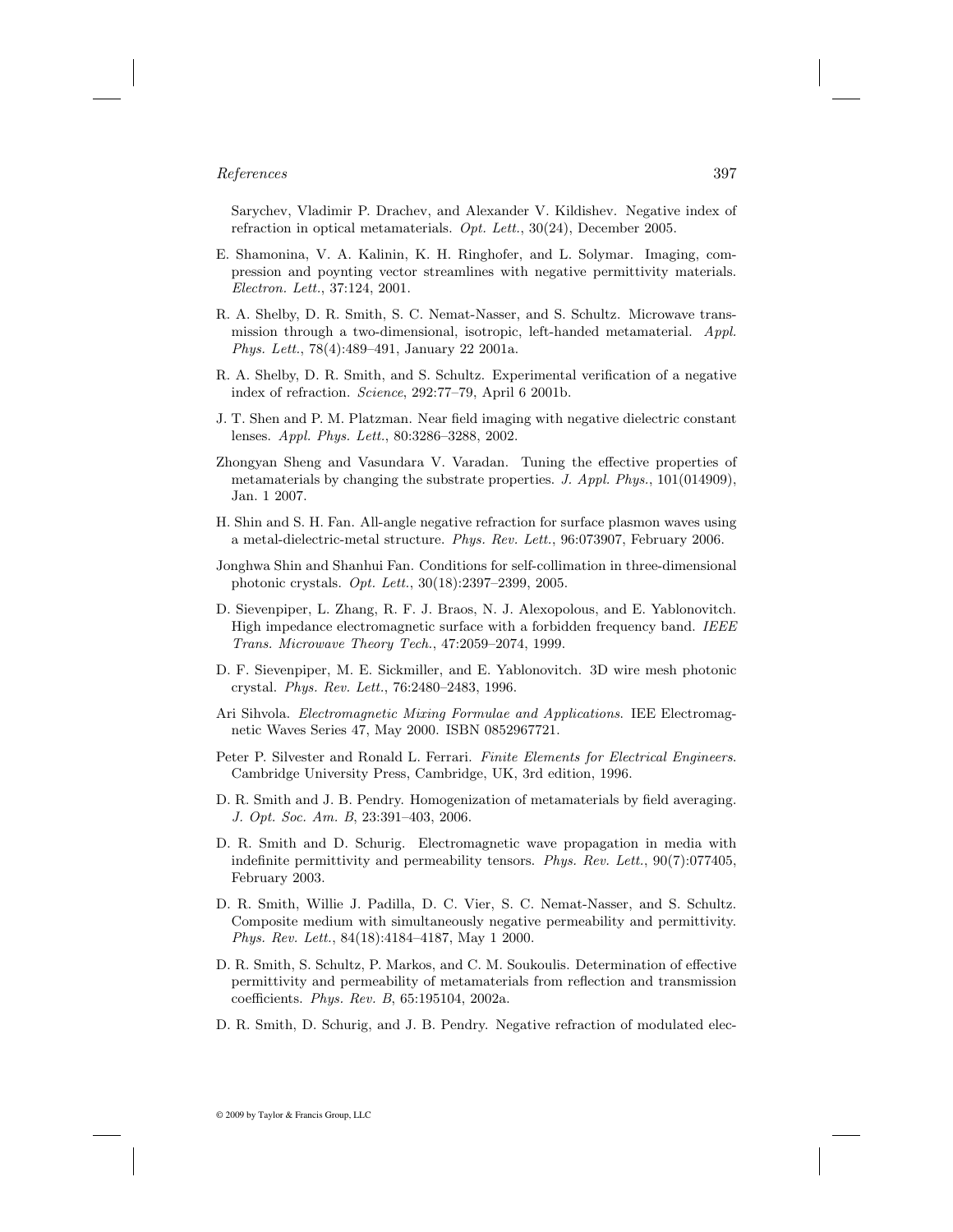tromagnetic waves. Appl. Phys. Lett., 81:2713–2715, 2002b.

- D. R. Smith, D. Schurig, M. Rosenbluth, S. Schultz, S. A. Ramakrishna, and John B. Pendry. Limitations on subdiffraction imaging with a negative refractive index slab. Appl. Phys. Lett., 82(10):1506–1508, March 2003.
- D. R. Smith, P. Kolinko, and D. Schurig. Negative refraction in indefinite media. J. Opt. Soc. Am. B, 21(5), May 2004a.
- D. R. Smith, D. Schurig, J. J. Mock, P. Kolinko, and P. Rye. Partial focusing of radiation by a slab of indefinite media. Appl. Phys. Lett., 84(13), March 2004b.
- D. R. Smith, D. C. Vier, Th. Koschny, and C. M. Soukoulis. Electromagnetic parameter retrieval from inhomogeneous metamaterials. Phys. Rev. E, 71:036617, 2005.
- I. I. Smolyaninov, A. V. Zayats, A. Gungor, and C. C. Davis. Single photon tunnelling via localized surface plasmons. Phys. Rev. Lett., 88:187402, 2002.
- Daniel D. Stancil, Benjamin E. Henty, Ahmet G. Cepni, and J. P. Van't Hof. Observation of an inverse Doppler shift from left-handed dipolar spin waves. Phys. Rev. B, 74:060404(R), 2004.
- Allen Taflove and Susan C. Hagness. Computational Electrodynamics: The Finite-Difference Time-Domain Method. Artech House, Boston, 3rd edition, 2005.
- Chen-To Tai. Dyadic Green Functions in Electromagnetic Theory. IEEE Press, 2nd edition, 1993.
- H. Takeda and K. Yoshino. Tunable photonic band schemes in two-dimensional photonic crystals composed of copper oxide high-temperature superconductors. Phys. Rev. B, 67:245109, 2003.
- A. I. Talukder, T. Haruta, and M. Tomita. Measurement of net group and reshaping delays for optical pulses in dispersive media. Phys. Rev. Lett., 94:054502, 2005.
- A. I. Talukder, S. Kawakita, and M. Tomita. Propagation of the centroid of arbitrary pulses through angularly dispersive systems. J. Opt. Soc. Am. B, 24:1406–1409, 2007.
- G. Tayeb and D. Maystre. Rigorous theoretical study of finite-size two-dimensional photonic crystals doped by microcavities. J. Opt. Soc. Am. A, 14:3323–3332, 1997.
- Zachary M. Thomas, Tomasz M. Grzegorczyk, and Jin A. Kong. Design and measurement of a four-port device using metamaterials. Opt. Express, 13(12):4737– 4744, 13 June 2005.
- S. A. Tretyakov. Electromagnetic field energy density in artificial microwave materials with strong dispersion and loss. Phys. Lett. A, 343:231–237, August 2005.
- S. A. Tretyakov. Meta-materials with wideband negative permittivity and permeability. Microwave Opt. Tech. Lett., 31:163–165, 2001.
- S. A. Tretyakov, F. Mariotte, C. R. Simovski, T. G. Kharina, and J. P. Heliot. Analytical antenna model for chiral scatterers: Comparison with numerical and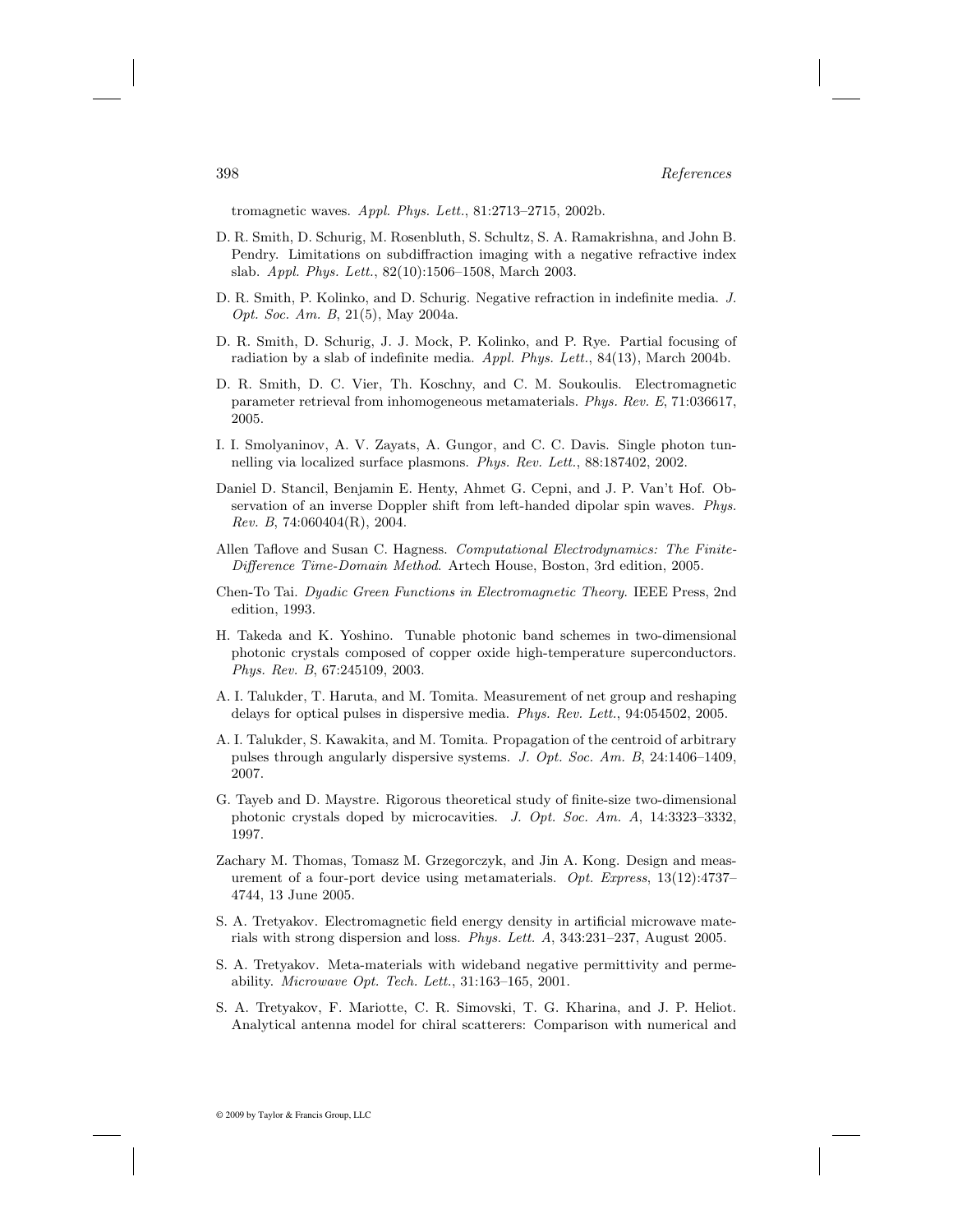experimental data. IEEE Trans. Antennas Propagat., 44:1006–1014, 1996.

- S. A. Tretyakov, I. Nefedov, A. Sihvola, S. Maslovski, and C. Simovski. Waves and energy in chiral nihility. J. Electromagn. Wave Appl., 17:65-706, 2003.
- S. A. Tretyakov, A. Sihvola, and L. Jylha. Backward-wave regime and negative refraction in chiral composites. Photon. Nanostruct.: Fund. Appl., 3:107–115, 2005.
- S. A. Tretyakov, C. R. Simovski, and M. Hudlička. Bianisotropic route to the realization and matching of backward-wave metamaterial slabs. Phys. Rev. B, 75: 153104, 2007.
- L. Tsang, J. A. Kong, and K. H. Ding. Scattering of Electromagnetic Waves: Theories and Applications. Wiley, New York, 2000a.
- L. Tsang, J. A. Kong, K. H. Ding, and C. O. Ao. Scattering of Electromagnetic Waves: Numerical Simulations. Wiley, New York, 2000b.
- P. M. Valanju, R. M. Walser, and A. P. Valanju. Wave refraction in negative-index media: Always positive and very inhomogeneous. Phys. Rev. Lett., 88(18):187401, May 2002.
- V. G. Veselago. The electrodynamics of substances with simultaneously negative values of  $\epsilon$  and  $\mu$ . Sov. Phys. USPEKHI, 10(4):509–514, January-February 1968.
- R. M. Walser. Metamaterials: An introduction. In W. S. Weiglhofer and A. Lakhtakia, editors, Introduction to Complex Mediums for Optics and Electromagnetics, volume PM123. SPIE Press, Bellingham, WA, 2003.
- L. J. Wang, A. Kuzmich, and A. Dogariu. Gain-assisted superluminal light propagation. Nature, 406:277–279, July 2000.
- Li-Gang Wang and Shi-Yao Zhu. Large positive and negative Goos-Hänchen shifts from a weakly absorbing left-handed slab. J. Appl. Phys., 98(043522), 2005.
- X. Wang, Z. F. Ren, and K. Kemp. Unrestricted superlensing in a triangular twodimensional photonic crystal. Opt. Express, 12(13):2919–2924, June 2004.
- A. J. Ward and J. B. Pendry. Refraction and geometry in Maxwell's equations. J. Modern Opt., 43:773, 1996.
- Werner S. Weiglhofer. Constitutive Characterization of Simple and Complex Mediums, chapter 2, pages 27–61. SPIE Press, Bellingham, WA, 2003. W. S. Weiglhofer and A. Lakhtakia editors.
- H. G. Wells. The Invisible Man. Signet Classic, A division of Penguin Group Inc., New York, new edition, 2002. Available at [http://www.online](http://www.onlineliterature.com)[literature.com/wellshg/invisible/](http://www.onlineliterature.com).
- E. P. Wigner. Lower limit for the energy derivative of the scattering phase shift. Phys. Rev., 98:145–147, 1955.
- M. C. K. Wiltshire, J. B. Pendry, I. R. Young, D. J. Larkman, D. J. Gilderdale, and J. V. Hajnal. Microstructured magnetic materials for RF flux guides in magnetic resonance imaging. Science, 291:849–851, 2001.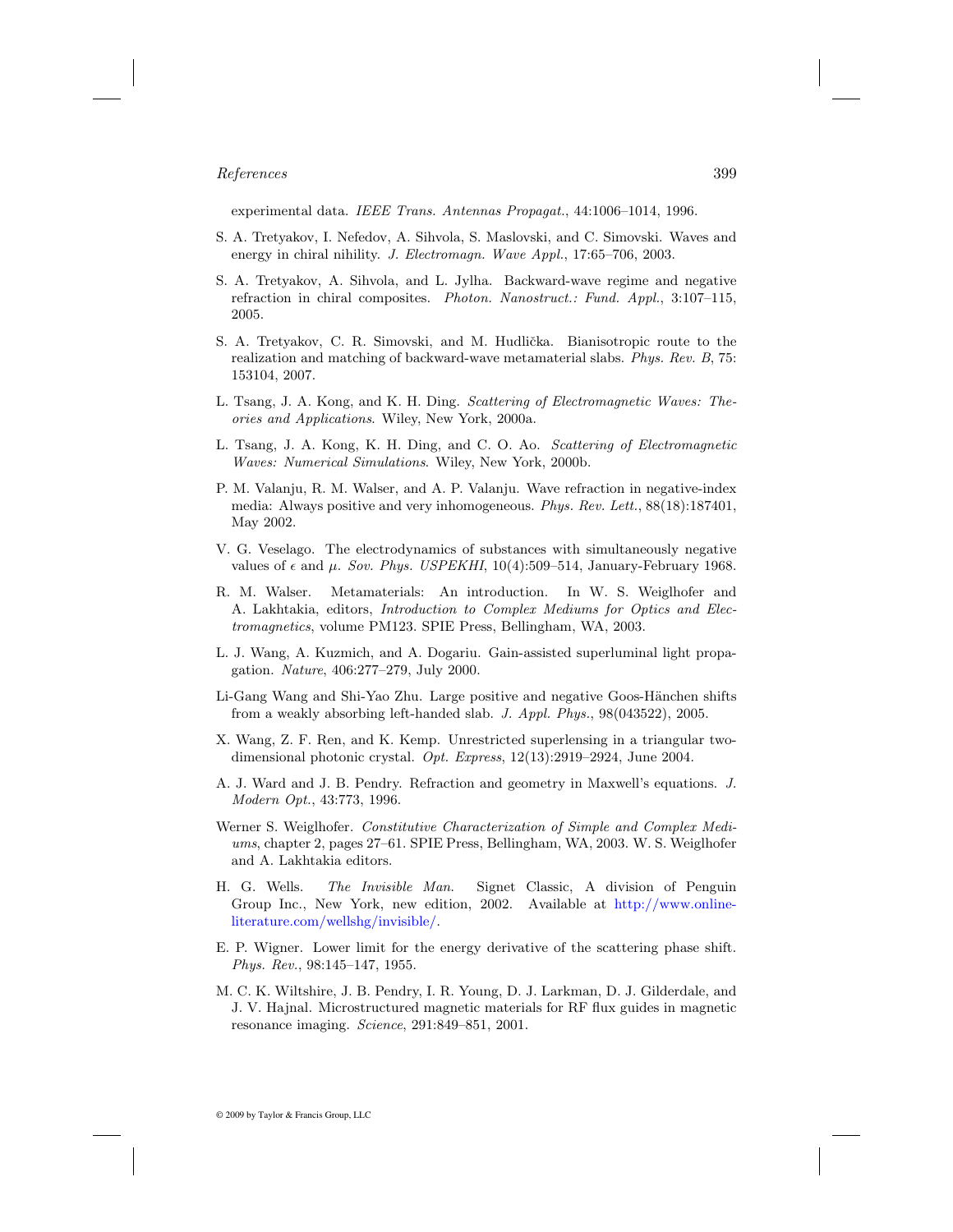- M. C. K. Wiltshire, J. V. Hajnal, J. B. Pendry, and D. J. Edwards. Metamaterial endoscope for magnetic field transfer: Near field imaging with magnetic wires. Opt. Express, 11:709, 2003a.
- M. C. K. Wiltshire, J .B. Pendry, J. V. Hajnal, and D. J. Edwards. Swiss roll metamaterials: An effective medium with strongly negative permeability. In IEE Seminar on Metamaterials for Microwave and (Sub)Millimeter Wave Applications, London, November 2003b. Paper 13.
- M. C. K. Wiltshire, J. B. Pendry, and J. V. Hajnal. Subwavelength imaging at radio frequency. J. Phys. Condens. Matter, 18:L315–L321, 2006.
- E. Wolf and T. Habashy. Invisible bodies and uniqueness of the inverse scattering problem. J. Modern. Opt., 40:785–792, 1993.
- B. Wood, J. B. Pendry, and D. P. Tsai. Directed subwavelength imaging using a layered metal-dielectric system. Phys. Rev. B, 74:115116, 2006.
- Bae-Ian Wu, Tomasz M. Grzegorczyk, Y. Zhang, and J. A. Kong. Guided modes with imaginary transverse wavenumber in a slab waveguide with negative permittivity and permeability. J. Appl. Phys., 93(11):9386–9388, June 2003.
- Eli Yablonovitch. Inhibited spontaneous emission in solid-state physics and electronics. Phys. Rev. Lett., 58(20):2059–2062, May 1987.
- Eli Yablonovitch, T. J. Gmitter, and K. M. Leung. Photonic band structure: The face-centred cubic case employing non-spherical atoms. Phys. Rev. Lett., 67(17): 2295–2298, October 1991.
- Vassilios Yannopapas and Alexander Moroz. Negative refractive index metamaterials from inherently non-magnetic materials for deep infrared to terahertz frequency ranges. J. Phys.: Cond. Matt, 17, June 2005.
- T. J. Yen, W. J. Padilla, N. Fang, D. C. Vier, D. R. Smith, J. B. Pendry, D. N. Basov, and X. Zhang. Terahertz magnetic response from artificial materials. Science, 303, March 2004.
- Shuang Zhang, Wenjun Fan, K. J. Malloy, S. R. Brueck, N. C. Panoiu, and R. M. Osgood. Near-infrared double negative metamaterials. Opt. Express, 13:4922– 4930, 2005a.
- Shuang Zhang, Wenjun Fan, B. K. Minhas, Andrew Frauenglass, K. J. Malloy, and S. R. J. Brueck. Mid-infrared resonant magnetic nanostructures exhibiting a negative permeability. Phys. Rev. Lett., 94:037402, January 2005b.
- Alexander A. Zharov, Ilya V. Shadrivov, and Yuri S. Kivshar. Nonlinear properties of left-handed metamaterials. Phys. Rev. Lett., 91(3), July 2003.
- J. Zhou, Th. Koschny, M. Kafesaki, E. N. Economou, J. B. Pendry, and C. M. Soukolis. Saturation of the magnetic response of split-ring resonators at optical frequencies. Phys. Rev. Lett., 95:223902, 2005.
- R. W. Ziolkowski and A. Erentok. Metamaterial-based efficient electrically small antennas. IEEE Trans. Antennas Propagat., 54:2113–2130, 2006.